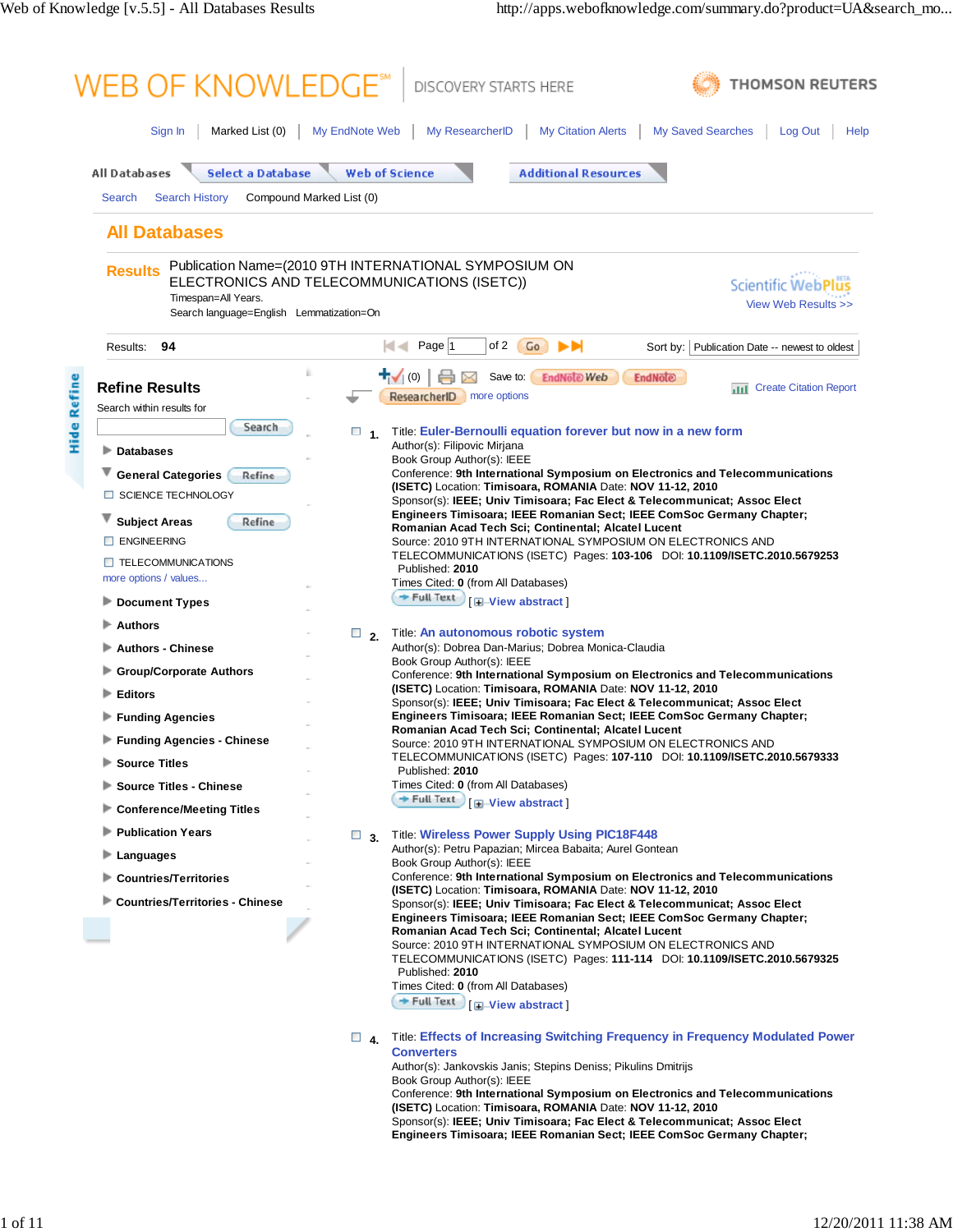**Romanian Acad Tech Sci; Continental; Alcatel Lucent** Source: 2010 9TH INTERNATIONAL SYMPOSIUM ON ELECTRONICS AND TELECOMMUNICATIONS (ISETC) Pages: **115-118** DOI: **10.1109/ISETC.2010.5679316** Published: **2010** Times Cited: **0** (from All Databases) [ **View abstract** ]

 **5.** Title: **Hardware implementation of a PIC18F448 based TIM for IEEE1451.2**

**compliant actuator control** Author(s): Petru Papazian; Mircea Babaita Book Group Author(s): IEEE Conference: **9th International Symposium on Electronics and Telecommunications (ISETC)** Location: **Timisoara, ROMANIA** Date: **NOV 11-12, 2010** Sponsor(s): **IEEE; Univ Timisoara; Fac Elect & Telecommunicat; Assoc Elect Engineers Timisoara; IEEE Romanian Sect; IEEE ComSoc Germany Chapter; Romanian Acad Tech Sci; Continental; Alcatel Lucent** Source: 2010 9TH INTERNATIONAL SYMPOSIUM ON ELECTRONICS AND TELECOMMUNICATIONS (ISETC) Pages: **119-122** DOI: **10.1109/ISETC.2010.5679304** Published: **2010** Times Cited: **0** (from All Databases)

**Full Text** [**H**-View abstract]

# **6.** Title: **Long Term Evolution Primary Synchronization Algorithms**

Author(s): Andreescu Alexandru; Ghita Alexandru; Enescu Andrei Alexandru; et al. Book Group Author(s): IEEE Conference: **9th International Symposium on Electronics and Telecommunications (ISETC)** Location: **Timisoara, ROMANIA** Date: **NOV 11-12, 2010**

Sponsor(s): **IEEE; Univ Timisoara; Fac Elect & Telecommunicat; Assoc Elect Engineers Timisoara; IEEE Romanian Sect; IEEE ComSoc Germany Chapter; Romanian Acad Tech Sci; Continental; Alcatel Lucent**

Source: 2010 9TH INTERNATIONAL SYMPOSIUM ON ELECTRONICS AND TELECOMMUNICATIONS (ISETC) Pages: **125-128** DOI: **10.1109/ISETC.2010.5679275** Published: **2010**

Times Cited: **0** (from All Databases)

**Full Text** | **I**-View abstract

#### **7.** Title: **Achieving Secondary Synchronization for Downlink in the Long Term Evolution Standard**

Author(s): Bartis M.; Mocanu V.; Enescu A. A.; et al. Book Group Author(s): IEEE Conference: **9th International Symposium on Electronics and Telecommunications (ISETC)** Location: **Timisoara, ROMANIA** Date: **NOV 11-12, 2010** Sponsor(s): **IEEE; Univ Timisoara; Fac Elect & Telecommunicat; Assoc Elect Engineers Timisoara; IEEE Romanian Sect; IEEE ComSoc Germany Chapter; Romanian Acad Tech Sci; Continental; Alcatel Lucent** Source: 2010 9TH INTERNATIONAL SYMPOSIUM ON ELECTRONICS AND TELECOMMUNICATIONS (ISETC) Pages: **129-132** DOI: **10.1109/ISETC.2010.5679276** Published: **2010** Times Cited: **0** (from All Databases)

**Full Text**  $\Box$  **View abstract** 

# **B** 8. Title: A physical layer simulator for WiMAX

Author(s): Oltean Marius; Kovaci Maria; Isar Alexandru; et al. Book Group Author(s): IEEE Conference: **9th International Symposium on Electronics and Telecommunications (ISETC)** Location: **Timisoara, ROMANIA** Date: **NOV 11-12, 2010** Sponsor(s): **IEEE; Univ Timisoara; Fac Elect & Telecommunicat; Assoc Elect Engineers Timisoara; IEEE Romanian Sect; IEEE ComSoc Germany Chapter; Romanian Acad Tech Sci; Continental; Alcatel Lucent** Source: 2010 9TH INTERNATIONAL SYMPOSIUM ON ELECTRONICS AND TELECOMMUNICATIONS (ISETC) Pages: **133-136** DOI: **10.1109/ISETC.2010.5679272** Published: **2010** Times Cited: **0** (from All Databases) **Full Text**  $\left[\frac{1}{2}\right]$  View abstract

 **9.** Title: **Outage Probability of Cooperative Multi-Hop Relay Networks with MDS Codes at Link-Level**

Author(s): Sakakibara Katsumi; Ito Daichi; Taketsugu Jumpei Book Group Author(s): IEEE Conference: **9th International Symposium on Electronics and Telecommunications (ISETC)** Location: **Timisoara, ROMANIA** Date: **NOV 11-12, 2010** Sponsor(s): **IEEE; Univ Timisoara; Fac Elect & Telecommunicat; Assoc Elect Engineers Timisoara; IEEE Romanian Sect; IEEE ComSoc Germany Chapter; Romanian Acad Tech Sci; Continental; Alcatel Lucent** Source: 2010 9TH INTERNATIONAL SYMPOSIUM ON ELECTRONICS AND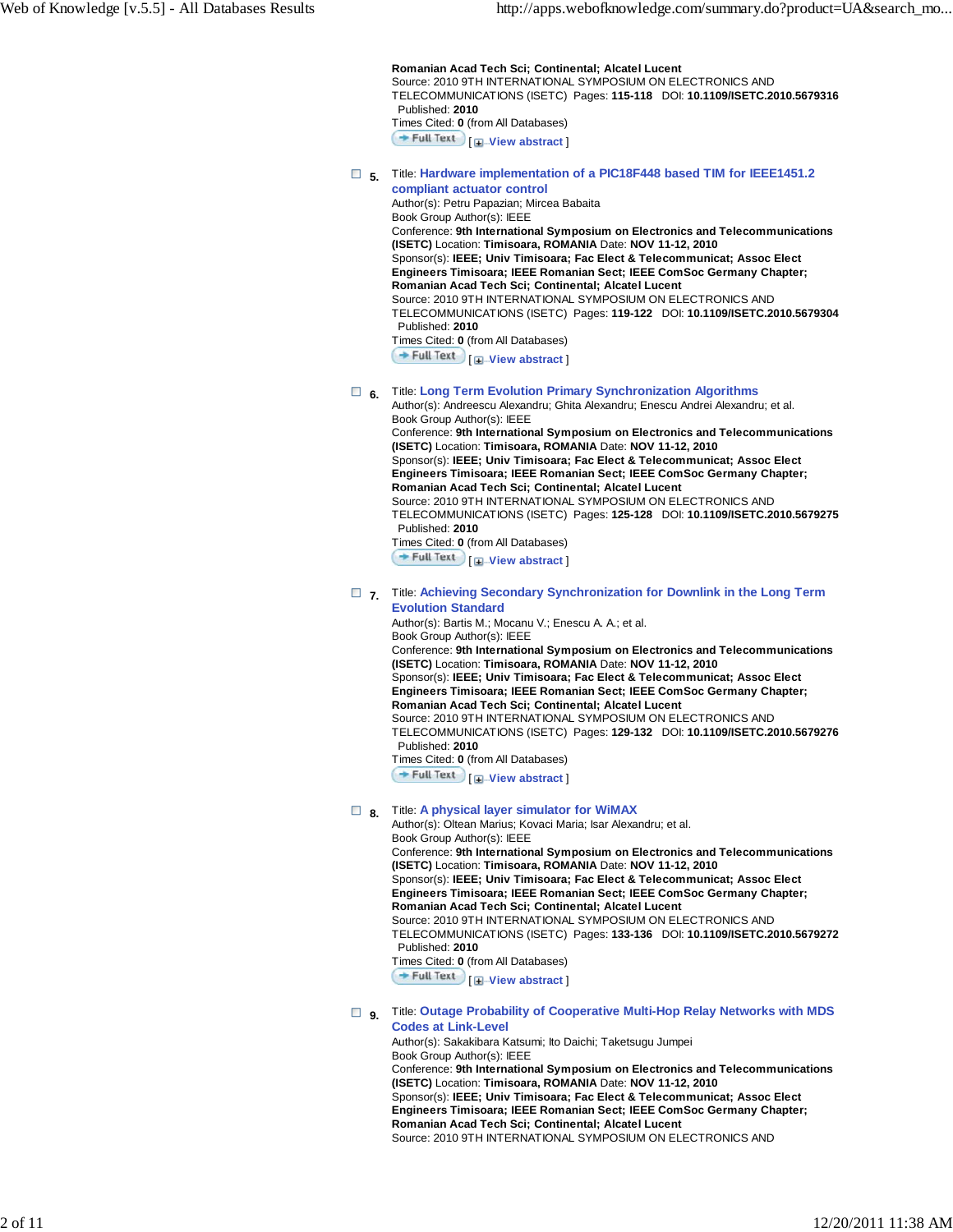TELECOMMUNICATIONS (ISETC) Pages: **141-144** DOI: **10.1109/ISETC.2010.5679267** Published: **2010** Times Cited: **0** (from All Databases) **Full Text** [**H**<sup>*I*</sup>-View abstract]

#### **10.** Title: **Low-Power Wireless Transceiver - Total Channel-Loss Based Power Consumption Model** Author(s): Zogovic Nikola; Dimic Goran; Bajic Dragana

Book Group Author(s): IEEE Conference: **9th International Symposium on Electronics and Telecommunications (ISETC)** Location: **Timisoara, ROMANIA** Date: **NOV 11-12, 2010** Sponsor(s): **IEEE; Univ Timisoara; Fac Elect & Telecommunicat; Assoc Elect Engineers Timisoara; IEEE Romanian Sect; IEEE ComSoc Germany Chapter; Romanian Acad Tech Sci; Continental; Alcatel Lucent** Source: 2010 9TH INTERNATIONAL SYMPOSIUM ON ELECTRONICS AND TELECOMMUNICATIONS (ISETC) Pages: **145-148** DOI: **10.1109/ISETC.2010.5679266** Published: **2010** Times Cited: **0** (from All Databases)

**Full Text**  $\Box$  **View abstract** 

# **11.** Title: **TLS PROTOCOL: SECURE PROTOCOL WITH CLIENT PUZZLES**

Author(s): Raluca Catargiu; Monica Borda Book Group Author(s): IEEE Conference: **9th International Symposium on Electronics and Telecommunications (ISETC)** Location: **Timisoara, ROMANIA** Date: **NOV 11-12, 2010** Sponsor(s): **IEEE; Univ Timisoara; Fac Elect & Telecommunicat; Assoc Elect Engineers Timisoara; IEEE Romanian Sect; IEEE ComSoc Germany Chapter; Romanian Acad Tech Sci; Continental; Alcatel Lucent** Source: 2010 9TH INTERNATIONAL SYMPOSIUM ON ELECTRONICS AND TELECOMMUNICATIONS (ISETC) Pages: **149-152** DOI: **10.1109/ISETC.2010.5679263** Published: **2010** Times Cited: **0** (from All Databases) [ **View abstract** ]

#### **12.** Title: **Analysis and Simulation of a Predictable Routing Protocol for VANETs** Author(s): Zoican Roxana; Galatchi Dan

Book Group Author(s): IEEE Conference: **9th International Symposium on Electronics and Telecommunications (ISETC)** Location: **Timisoara, ROMANIA** Date: **NOV 11-12, 2010** Sponsor(s): **IEEE; Univ Timisoara; Fac Elect & Telecommunicat; Assoc Elect Engineers Timisoara; IEEE Romanian Sect; IEEE ComSoc Germany Chapter; Romanian Acad Tech Sci; Continental; Alcatel Lucent** Source: 2010 9TH INTERNATIONAL SYMPOSIUM ON ELECTRONICS AND TELECOMMUNICATIONS (ISETC) Pages: **153-156** DOI: **10.1109/ISETC.2010.5679262** Published: **2010** Times Cited: **0** (from All Databases)

[ **View abstract** ]

#### □ 13. Title: Design of a modified RFB protocol and its implementation in an ultra-thin **client**

Author(s): Zinca Daniel

Book Group Author(s): IEEE

Conference: **9th International Symposium on Electronics and Telecommunications (ISETC)** Location: **Timisoara, ROMANIA** Date: **NOV 11-12, 2010** Sponsor(s): **IEEE; Univ Timisoara; Fac Elect & Telecommunicat; Assoc Elect Engineers Timisoara; IEEE Romanian Sect; IEEE ComSoc Germany Chapter; Romanian Acad Tech Sci; Continental; Alcatel Lucent** Source: 2010 9TH INTERNATIONAL SYMPOSIUM ON ELECTRONICS AND TELECOMMUNICATIONS (ISETC) Pages: **157-160** DOI: **10.1109/ISETC.2010.5679256**

Published: **2010**

Times Cited: **0** (from All Databases)

[ **View abstract** ]

# **14.** Title: **Implementation of QoS-Aware Virtual Routers**

Author(s): Rus Andrei B.; Barabas Melinda; Boanea Georgeta; et al. Book Group Author(s): IEEE Conference: **9th International Symposium on Electronics and Telecommunications (ISETC)** Location: **Timisoara, ROMANIA** Date: **NOV 11-12, 2010** Sponsor(s): **IEEE; Univ Timisoara; Fac Elect & Telecommunicat; Assoc Elect Engineers Timisoara; IEEE Romanian Sect; IEEE ComSoc Germany Chapter; Romanian Acad Tech Sci; Continental; Alcatel Lucent** Source: 2010 9TH INTERNATIONAL SYMPOSIUM ON ELECTRONICS AND TELECOMMUNICATIONS (ISETC) Pages: **161-164** DOI: **10.1109/ISETC.2010.5679254** Published: **2010**

Times Cited: **0** (from All Databases)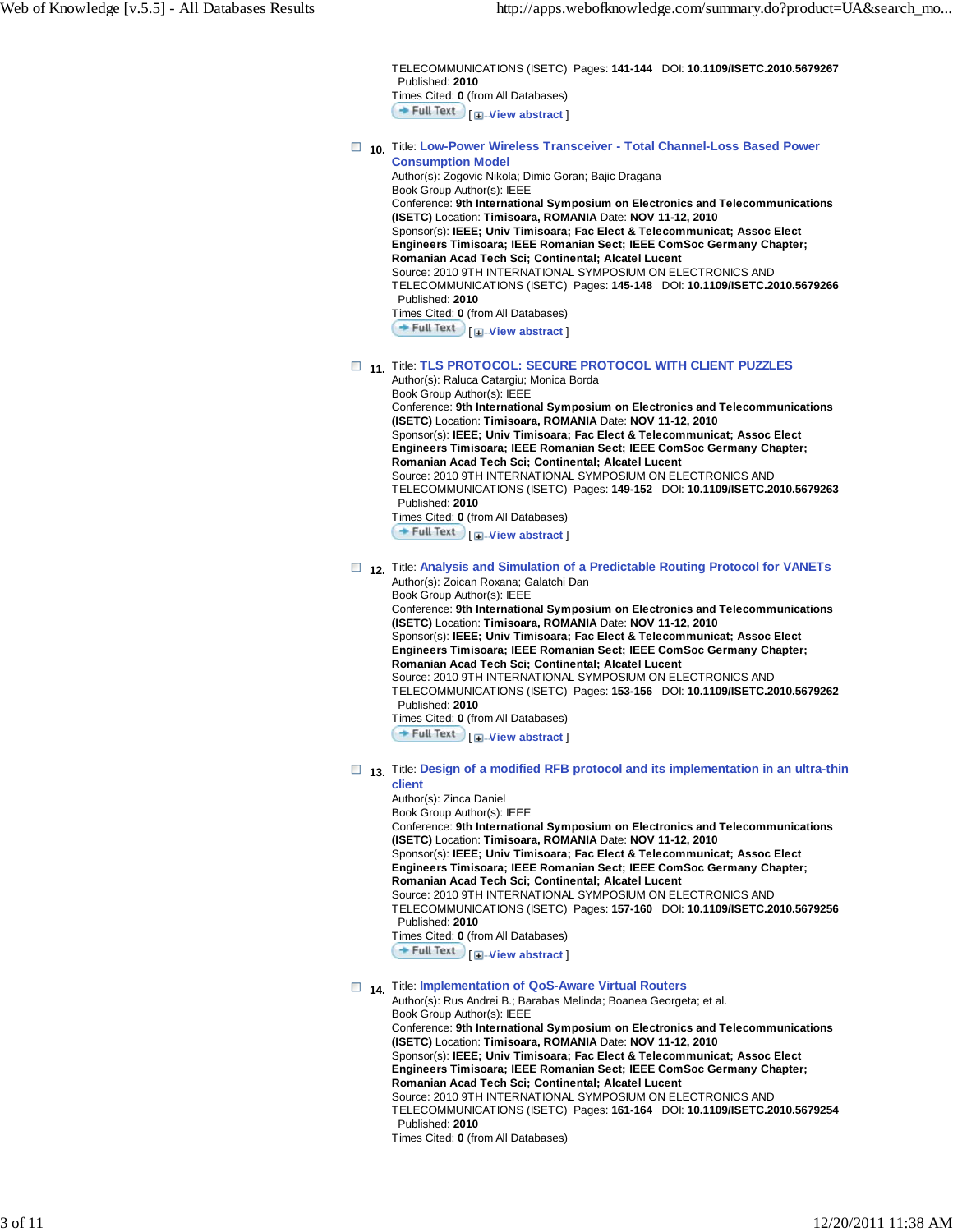**Full Text** | **H**-View abstract

### $\Box$  15. Title: **The ESPRIT algorithm. Variants and precision.**

Author(s): Iozsa Arpad; Vesa Andy

Book Group Author(s): IEEE Conference: **9th International Symposium on Electronics and Telecommunications (ISETC)** Location: **Timisoara, ROMANIA** Date: **NOV 11-12, 2010** Sponsor(s): **IEEE; Univ Timisoara; Fac Elect & Telecommunicat; Assoc Elect Engineers Timisoara; IEEE Romanian Sect; IEEE ComSoc Germany Chapter; Romanian Acad Tech Sci; Continental; Alcatel Lucent** Source: 2010 9TH INTERNATIONAL SYMPOSIUM ON ELECTRONICS AND TELECOMMUNICATIONS (ISETC) Pages: **165-168** DOI: **10.1109/ISETC.2010.5679249** Published: **2010** Times Cited: **0** (from All Databases) [ **View abstract** ]  **16.** Title: **A Study of the Permutation Schemes Used in Mobile Wireless**

# **Communications**

Author(s): Andor Ioan Eugen; Ardelean Lucian; Balta Horia; et al.

Book Group Author(s): IEEE Conference: **9th International Symposium on Electronics and Telecommunications (ISETC)** Location: **Timisoara, ROMANIA** Date: **NOV 11-12, 2010** Sponsor(s): **IEEE; Univ Timisoara; Fac Elect & Telecommunicat; Assoc Elect Engineers Timisoara; IEEE Romanian Sect; IEEE ComSoc Germany Chapter; Romanian Acad Tech Sci; Continental; Alcatel Lucent** Source: 2010 9TH INTERNATIONAL SYMPOSIUM ON ELECTRONICS AND TELECOMMUNICATIONS (ISETC) Pages: **169-172** DOI: **10.1109/ISETC.2010.5679250** Published: **2010** Times Cited: **0** (from All Databases) [ **View abstract** ]

#### **17.** Title: **Network Management Extensions, Performing Network Management Activities**

Author(s): Magheti Mihnea A.; Ciobanu Andrei N.; Popovici Eduard C. Book Group Author(s): IEEE Conference: **9th International Symposium on Electronics and Telecommunications (ISETC)** Location: **Timisoara, ROMANIA** Date: **NOV 11-12, 2010** Sponsor(s): **IEEE; Univ Timisoara; Fac Elect & Telecommunicat; Assoc Elect Engineers Timisoara; IEEE Romanian Sect; IEEE ComSoc Germany Chapter; Romanian Acad Tech Sci; Continental; Alcatel Lucent** Source: 2010 9TH INTERNATIONAL SYMPOSIUM ON ELECTRONICS AND TELECOMMUNICATIONS (ISETC) Pages: **173-176** DOI: **10.1109/ISETC.2010.5679245** Published: **2010** Times Cited: **0** (from All Databases) **Full Text**  $\mathbf{F}$  **Wiew abstract** 

# **18.** Title: Mobile banking: Deploying and consuming web services

Author(s): Popa Catalin M.; Croitoru Victor; Pop Eugen Book Group Author(s): IEEE Conference: **9th International Symposium on Electronics and Telecommunications (ISETC)** Location: **Timisoara, ROMANIA** Date: **NOV 11-12, 2010** Sponsor(s): **IEEE; Univ Timisoara; Fac Elect & Telecommunicat; Assoc Elect Engineers Timisoara; IEEE Romanian Sect; IEEE ComSoc Germany Chapter; Romanian Acad Tech Sci; Continental; Alcatel Lucent** Source: 2010 9TH INTERNATIONAL SYMPOSIUM ON ELECTRONICS AND TELECOMMUNICATIONS (ISETC) Pages: **177-182** DOI: **10.1109/ISETC.2010.5679365** Published: **2010** Times Cited: **0** (from All Databases) **Full Text**  $\Box$  **View abstract** 

# **19.** Title: Secure and Flexible Model for Firewall Policy Management

Author(s): Gheorghica Daniel; Croitoru Victor Book Group Author(s): IEEE Conference: **9th International Symposium on Electronics and Telecommunications (ISETC)** Location: **Timisoara, ROMANIA** Date: **NOV 11-12, 2010** Sponsor(s): **IEEE; Univ Timisoara; Fac Elect & Telecommunicat; Assoc Elect Engineers Timisoara; IEEE Romanian Sect; IEEE ComSoc Germany Chapter; Romanian Acad Tech Sci; Continental; Alcatel Lucent** Source: 2010 9TH INTERNATIONAL SYMPOSIUM ON ELECTRONICS AND TELECOMMUNICATIONS (ISETC) Pages: **183-186** DOI: **10.1109/ISETC.2010.5679366** Published: **2010** Times Cited: **0** (from All Databases) [ **View abstract** ]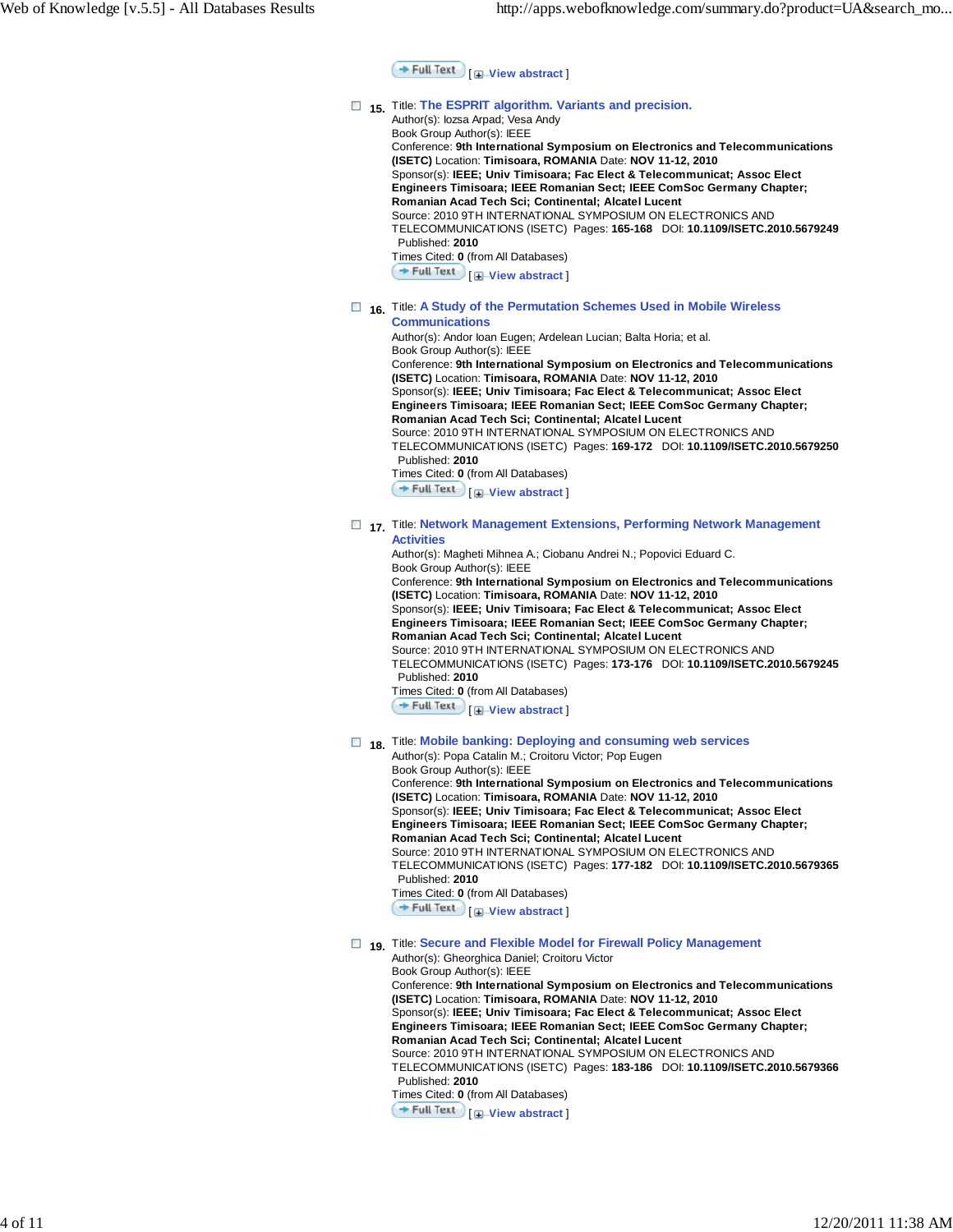#### □ 20. Title: Variable gain amplifier building blocks based on MOSFET current **dependence on the drain to source voltage** Author(s): Cracan Arcadie; Cojan Nicolae Book Group Author(s): IEEE Conference: **9th International Symposium on Electronics and Telecommunications**

**(ISETC)** Location: **Timisoara, ROMANIA** Date: **NOV 11-12, 2010** Sponsor(s): **IEEE; Univ Timisoara; Fac Elect & Telecommunicat; Assoc Elect Engineers Timisoara; IEEE Romanian Sect; IEEE ComSoc Germany Chapter; Romanian Acad Tech Sci; Continental; Alcatel Lucent** Source: 2010 9TH INTERNATIONAL SYMPOSIUM ON ELECTRONICS AND TELECOMMUNICATIONS (ISETC) Pages: **19-24** DOI: **10.1109/ISETC.2010.5679260** Published: **2010** Times Cited: **0** (from All Databases)

**Full Text**  $\Box$  **View abstract** 

#### □ 21. Title: **MMSE Synchronous Systems Behaviour in Different Types/Length of Spreading Sequences Environment**

Author(s): Vasile Cristinel; Halunga Simona V.; Marcu Ioana M.; et al. Book Group Author(s): IEEE Conference: **9th International Symposium on Electronics and Telecommunications**

**(ISETC)** Location: **Timisoara, ROMANIA** Date: **NOV 11-12, 2010** Sponsor(s): **IEEE; Univ Timisoara; Fac Elect & Telecommunicat; Assoc Elect Engineers Timisoara; IEEE Romanian Sect; IEEE ComSoc Germany Chapter; Romanian Acad Tech Sci; Continental; Alcatel Lucent** Source: 2010 9TH INTERNATIONAL SYMPOSIUM ON ELECTRONICS AND

TELECOMMUNICATIONS (ISETC) Pages: **191-194** DOI: **10.1109/ISETC.2010.5679358** Published: **2010**

Times Cited: **0** (from All Databases)

**Full Text** | **I**-View abstract ]

 **22.** Title: **Conventional and optimum multiuser detectors performances for image transmissions**

Author(s): Voicu Carmen; Halunga Simona; Vizireanu Dragos Book Group Author(s): IEEE Conference: **9th International Symposium on Electronics and Telecommunications (ISETC)** Location: **Timisoara, ROMANIA** Date: **NOV 11-12, 2010** Sponsor(s): **IEEE; Univ Timisoara; Fac Elect & Telecommunicat; Assoc Elect Engineers Timisoara; IEEE Romanian Sect; IEEE ComSoc Germany Chapter; Romanian Acad Tech Sci; Continental; Alcatel Lucent** Source: 2010 9TH INTERNATIONAL SYMPOSIUM ON ELECTRONICS AND TELECOMMUNICATIONS (ISETC) Pages: **195-198** DOI: **10.1109/ISETC.2010.5679355** Published: **2010** Times Cited: **0** (from All Databases) [ **View abstract** ]

#### **23.** Title: **A Software Demonstrator for IEEE 802.21 Media Independent Handover in Heterogenous Networks**

Author(s): Andrei Valentin; Popovici Eduard C.; Fratu Octavian; et al.

Book Group Author(s): IEEE Conference: **9th International Symposium on Electronics and Telecommunications (ISETC)** Location: **Timisoara, ROMANIA** Date: **NOV 11-12, 2010** Sponsor(s): **IEEE; Univ Timisoara; Fac Elect & Telecommunicat; Assoc Elect Engineers Timisoara; IEEE Romanian Sect; IEEE ComSoc Germany Chapter; Romanian Acad Tech Sci; Continental; Alcatel Lucent** Source: 2010 9TH INTERNATIONAL SYMPOSIUM ON ELECTRONICS AND TELECOMMUNICATIONS (ISETC) Pages: **199-204** DOI: **10.1109/ISETC.2010.5679356** Published: **2010** Times Cited: **0** (from All Databases) **Full Text** | **Wiew abstract** 

### $\Box$  <sub>24</sub>. Title: A study of mobility management using IEEE 802.21

Author(s): Vulpe Alexandru; Obreja Serban-Georgica; Fratu Octavian Book Group Author(s): IEEE Conference: **9th International Symposium on Electronics and Telecommunications (ISETC)** Location: **Timisoara, ROMANIA** Date: **NOV 11-12, 2010** Sponsor(s): **IEEE; Univ Timisoara; Fac Elect & Telecommunicat; Assoc Elect Engineers Timisoara; IEEE Romanian Sect; IEEE ComSoc Germany Chapter; Romanian Acad Tech Sci; Continental; Alcatel Lucent** Source: 2010 9TH INTERNATIONAL SYMPOSIUM ON ELECTRONICS AND TELECOMMUNICATIONS (ISETC) Pages: **205-208** DOI: **10.1109/ISETC.2010.5679353** Published: **2010** Times Cited: **0** (from All Databases) **Full Text**  $\Box$  **View abstract**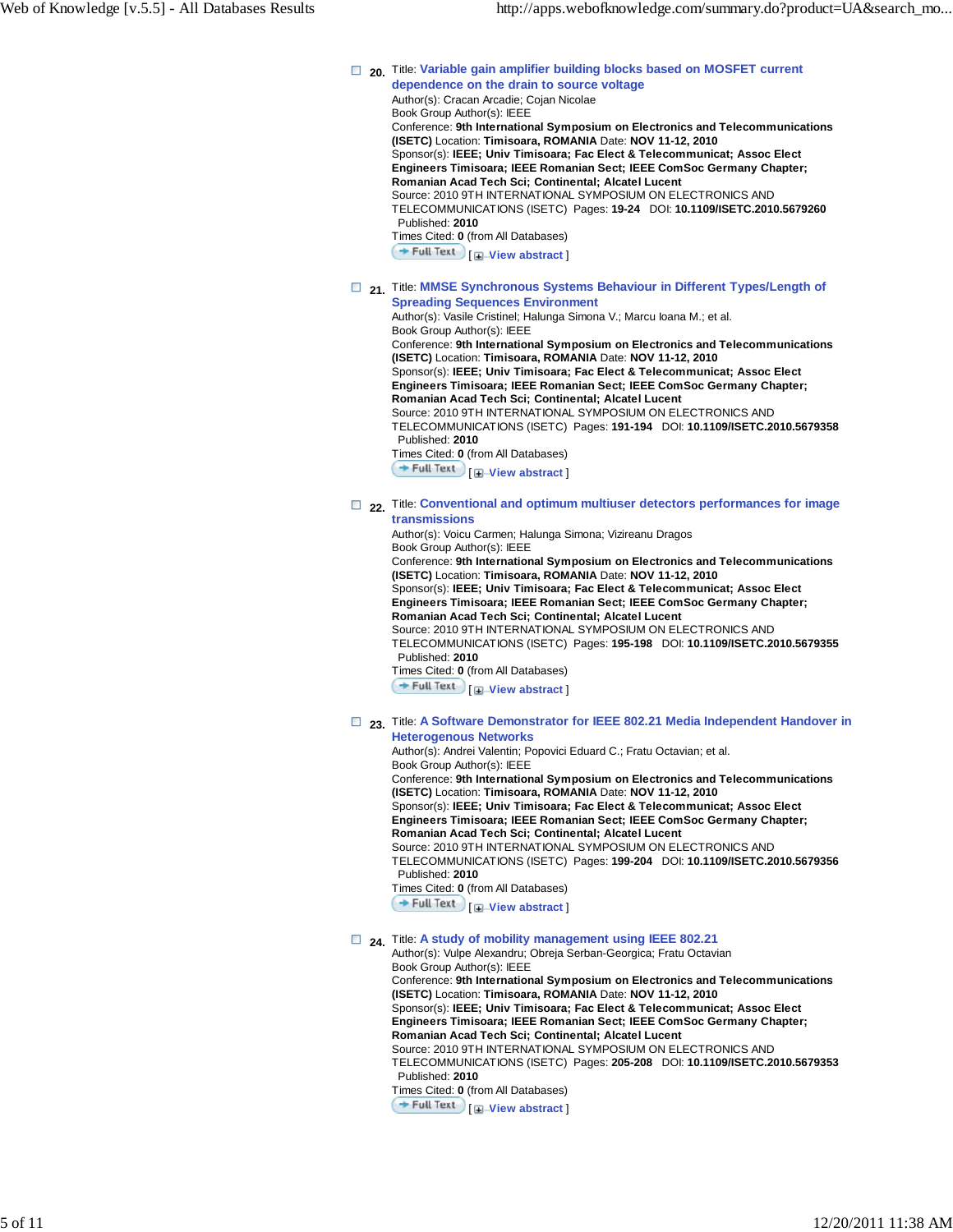**1** 25. Title: Implementation of a Security Layer for the SSL/TLS Protocol Author(s): Ordean Mihai; Giurgiu Mircea Book Group Author(s): IEEE Conference: **9th International Symposium on Electronics and Telecommunications (ISETC)** Location: **Timisoara, ROMANIA** Date: **NOV 11-12, 2010** Sponsor(s): **IEEE; Univ Timisoara; Fac Elect & Telecommunicat; Assoc Elect Engineers Timisoara; IEEE Romanian Sect; IEEE ComSoc Germany Chapter; Romanian Acad Tech Sci; Continental; Alcatel Lucent** Source: 2010 9TH INTERNATIONAL SYMPOSIUM ON ELECTRONICS AND TELECOMMUNICATIONS (ISETC) Pages: **209-212** DOI: **10.1109/ISETC.2010.5679350** Published: **2010** Times Cited: **0** (from All Databases) **Full Text**  $\Box$  **View abstract 26.** Title: **Radio Coverage and Performance Analysis for Local Area Networks** Author(s): Androne Cristian; Palade Tudor Book Group Author(s): IEEE

Conference: **9th International Symposium on Electronics and Telecommunications (ISETC)** Location: **Timisoara, ROMANIA** Date: **NOV 11-12, 2010** Sponsor(s): **IEEE; Univ Timisoara; Fac Elect & Telecommunicat; Assoc Elect Engineers Timisoara; IEEE Romanian Sect; IEEE ComSoc Germany Chapter; Romanian Acad Tech Sci; Continental; Alcatel Lucent** Source: 2010 9TH INTERNATIONAL SYMPOSIUM ON ELECTRONICS AND TELECOMMUNICATIONS (ISETC) Pages: **213-216** DOI: **10.1109/ISETC.2010.5679347** Published: **2010** Times Cited: **0** (from All Databases) **Full Text**  $\Box$  **View abstract** 

### □ 27. Title: Comparing the Performance of Duo-Binary Turbo Codes on Rice Flat **Fading Channel**

Author(s): Kovaci Maria; Balta Horia Book Group Author(s): IEEE Conference: **9th International Symposium on Electronics and Telecommunications (ISETC)** Location: **Timisoara, ROMANIA** Date: **NOV 11-12, 2010** Sponsor(s): **IEEE; Univ Timisoara; Fac Elect & Telecommunicat; Assoc Elect Engineers Timisoara; IEEE Romanian Sect; IEEE ComSoc Germany Chapter; Romanian Acad Tech Sci; Continental; Alcatel Lucent** Source: 2010 9TH INTERNATIONAL SYMPOSIUM ON ELECTRONICS AND TELECOMMUNICATIONS (ISETC) Pages: **217-220** DOI: **10.1109/ISETC.2010.5679341** Published: **2010** Times Cited: **0** (from All Databases) [ **View abstract** ]

#### **28.** Title: **Scheduling Techniques Evaluation in LTE systems with Mixed Data Traffic**

Author(s): Balint Cornel; Budura Georgeta; Marza Eugen Book Group Author(s): IEEE Conference: **9th International Symposium on Electronics and Telecommunications (ISETC)** Location: **Timisoara, ROMANIA** Date: **NOV 11-12, 2010** Sponsor(s): **IEEE; Univ Timisoara; Fac Elect & Telecommunicat; Assoc Elect Engineers Timisoara; IEEE Romanian Sect; IEEE ComSoc Germany Chapter; Romanian Acad Tech Sci; Continental; Alcatel Lucent** Source: 2010 9TH INTERNATIONAL SYMPOSIUM ON ELECTRONICS AND TELECOMMUNICATIONS (ISETC) Pages: **221-224** DOI: **10.1109/ISETC.2010.5679342** Published: **2010** Times Cited: **0** (from All Databases) [ **View abstract** ]

#### **29.** Title: **WiMAX versus LTE - An overview of technical aspects for Next Generation Networks technologies**

Author(s): Muntean Vasile Horia; Otesteanu Marius Book Group Author(s): IEEE Conference: **9th International Symposium on Electronics and Telecommunications (ISETC)** Location: **Timisoara, ROMANIA** Date: **NOV 11-12, 2010** Sponsor(s): **IEEE; Univ Timisoara; Fac Elect & Telecommunicat; Assoc Elect Engineers Timisoara; IEEE Romanian Sect; IEEE ComSoc Germany Chapter; Romanian Acad Tech Sci; Continental; Alcatel Lucent** Source: 2010 9TH INTERNATIONAL SYMPOSIUM ON ELECTRONICS AND TELECOMMUNICATIONS (ISETC) Pages: **225-228** DOI: **10.1109/ISETC.2010.5679339** Published: **2010** Times Cited: **0** (from All Databases) **Full Text**  $\Box$  **View abstract** 

□ 30. Title: Estimators of the indoor channel for GPS-based pseudolite signal Author(s): Rusu-Casandra Alexandru; Marghescu Ion; Lohan Elena Simona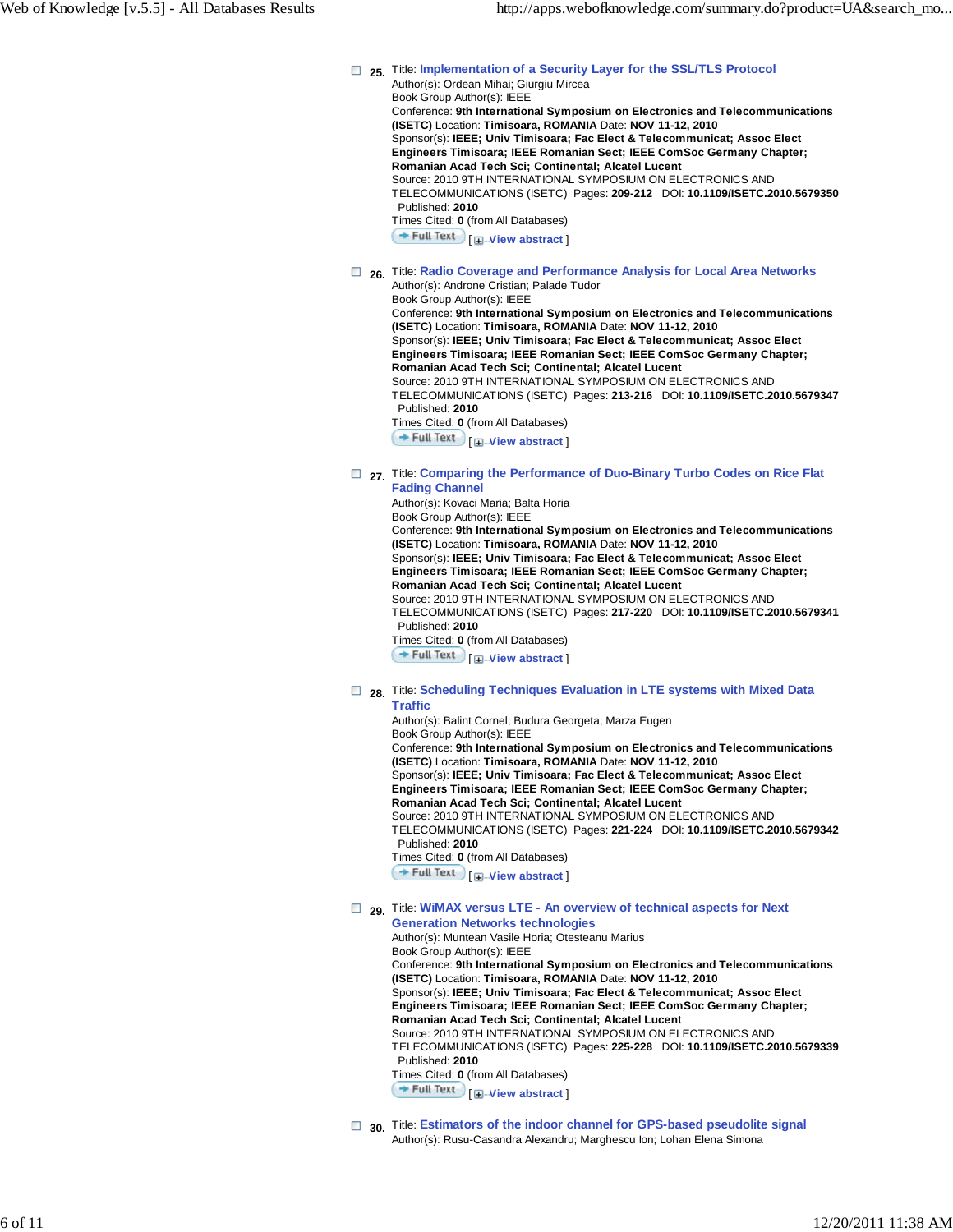Book Group Author(s): IEEE Conference: **9th International Symposium on Electronics and Telecommunications (ISETC)** Location: **Timisoara, ROMANIA** Date: **NOV 11-12, 2010** Sponsor(s): **IEEE; Univ Timisoara; Fac Elect & Telecommunicat; Assoc Elect Engineers Timisoara; IEEE Romanian Sect; IEEE ComSoc Germany Chapter; Romanian Acad Tech Sci; Continental; Alcatel Lucent** Source: 2010 9TH INTERNATIONAL SYMPOSIUM ON ELECTRONICS AND TELECOMMUNICATIONS (ISETC) Pages: **233-236** DOI: **10.1109/ISETC.2010.5679338** Published: **2010** Times Cited: **0** (from All Databases) **Full Text H** View abstract

# **B** 31. Title: USING KERBEROS TO SECURE TLS PROTOCOL

Author(s): Raluca Catargiu; Monica Borda Book Group Author(s): IEEE Conference: **9th International Symposium on Electronics and Telecommunications (ISETC)** Location: **Timisoara, ROMANIA** Date: **NOV 11-12, 2010** Sponsor(s): **IEEE; Univ Timisoara; Fac Elect & Telecommunicat; Assoc Elect Engineers Timisoara; IEEE Romanian Sect; IEEE ComSoc Germany Chapter; Romanian Acad Tech Sci; Continental; Alcatel Lucent** Source: 2010 9TH INTERNATIONAL SYMPOSIUM ON ELECTRONICS AND TELECOMMUNICATIONS (ISETC) Pages: **237-240** DOI: **10.1109/ISETC.2010.5679334** Published: **2010** Times Cited: **0** (from All Databases) **Full Text**  $\left[\frac{1}{2}\right]$  View abstract

#### **32.** Title: **Long-Range Dependence in WiMAX traffic. A Preliminary Analysis** Author(s): Stolojescu Cristina

Book Group Author(s): IEEE Conference: **9th International Symposium on Electronics and Telecommunications (ISETC)** Location: **Timisoara, ROMANIA** Date: **NOV 11-12, 2010** Sponsor(s): **IEEE; Univ Timisoara; Fac Elect & Telecommunicat; Assoc Elect Engineers Timisoara; IEEE Romanian Sect; IEEE ComSoc Germany Chapter; Romanian Acad Tech Sci; Continental; Alcatel Lucent** Source: 2010 9TH INTERNATIONAL SYMPOSIUM ON ELECTRONICS AND TELECOMMUNICATIONS (ISETC) Pages: **241-244** DOI: **10.1109/ISETC.2010.5679330** Published: **2010** Times Cited: **0** (from All Databases) **Full Text I Wiew abstract** 

#### **33.** Title: **Towards Improving Positioning With the Use of GPS and EGNOS** Author(s): Marinescu Andrei; Catalin Dragos

Book Group Author(s): IEEE Conference: **9th International Symposium on Electronics and Telecommunications (ISETC)** Location: **Timisoara, ROMANIA** Date: **NOV 11-12, 2010** Sponsor(s): **IEEE; Univ Timisoara; Fac Elect & Telecommunicat; Assoc Elect Engineers Timisoara; IEEE Romanian Sect; IEEE ComSoc Germany Chapter; Romanian Acad Tech Sci; Continental; Alcatel Lucent** Source: 2010 9TH INTERNATIONAL SYMPOSIUM ON ELECTRONICS AND TELECOMMUNICATIONS (ISETC) Pages: **245-248** DOI: **10.1109/ISETC.2010.5679327** Published: **2010** Times Cited: **0** (from All Databases) [ **View abstract** ]

# **34.** Title: **Direction - of - Arrival Estimation for Uniform Sensor Arrays**

Author(s): Vesa Andy; Iozsa Arpad Book Group Author(s): IEEE Conference: **9th International Symposium on Electronics and Telecommunications (ISETC)** Location: **Timisoara, ROMANIA** Date: **NOV 11-12, 2010** Sponsor(s): **IEEE; Univ Timisoara; Fac Elect & Telecommunicat; Assoc Elect Engineers Timisoara; IEEE Romanian Sect; IEEE ComSoc Germany Chapter; Romanian Acad Tech Sci; Continental; Alcatel Lucent** Source: 2010 9TH INTERNATIONAL SYMPOSIUM ON ELECTRONICS AND TELECOMMUNICATIONS (ISETC) Pages: **249-252** DOI: **10.1109/ISETC.2010.5679326** Published: **2010** Times Cited: **0** (from All Databases) [ **View abstract** ]

 **35.** Title: **A Time Multiplexed Programmable Array for Structured ASIC Technology** Author(s): Tulbure Traian

Book Group Author(s): IEEE Conference: **9th International Symposium on Electronics and Telecommunications (ISETC)** Location: **Timisoara, ROMANIA** Date: **NOV 11-12, 2010** Sponsor(s): **IEEE; Univ Timisoara; Fac Elect & Telecommunicat; Assoc Elect Engineers Timisoara; IEEE Romanian Sect; IEEE ComSoc Germany Chapter; Romanian Acad Tech Sci; Continental; Alcatel Lucent**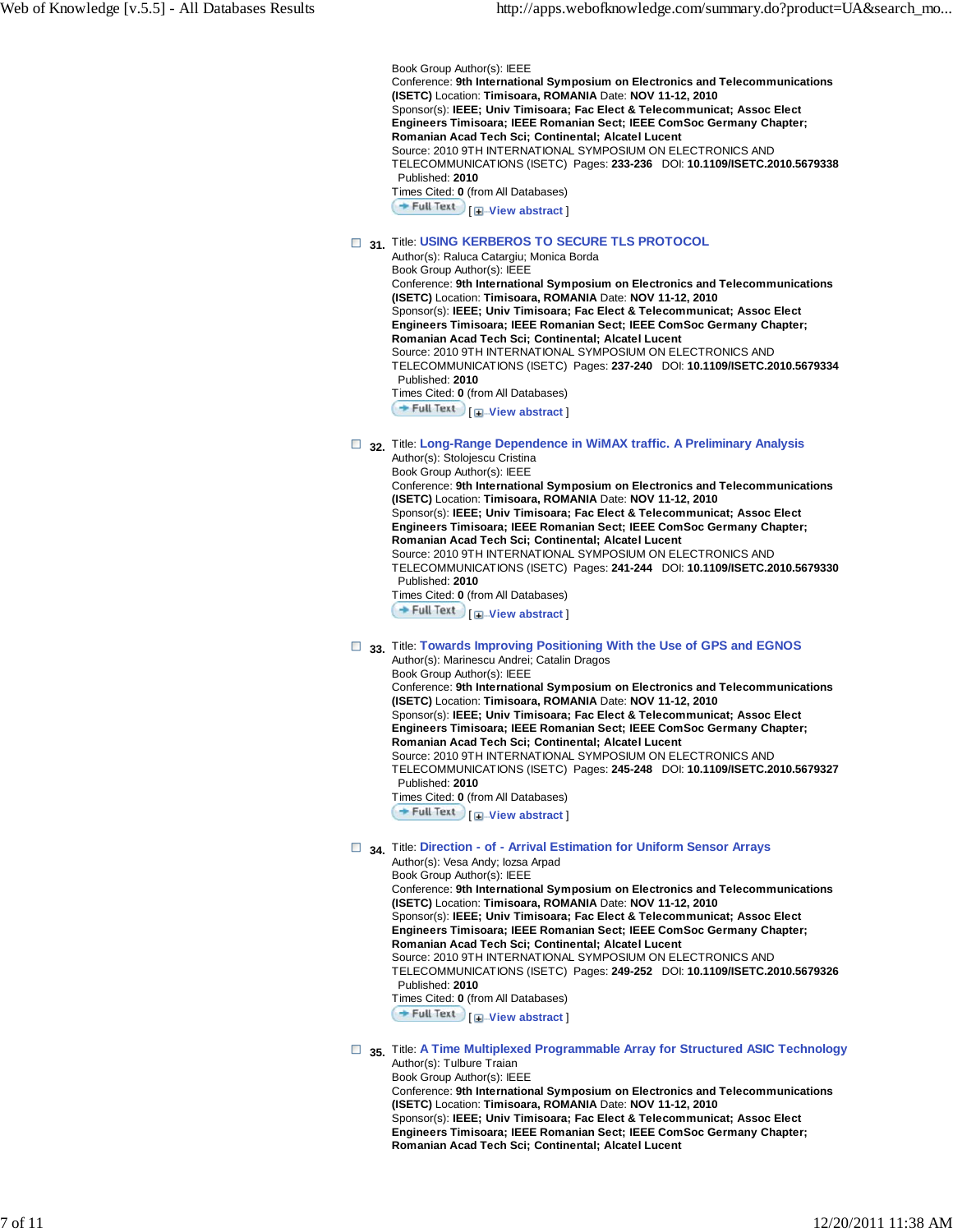Source: 2010 9TH INTERNATIONAL SYMPOSIUM ON ELECTRONICS AND TELECOMMUNICATIONS (ISETC) Pages: **25-28** DOI: **10.1109/ISETC.2010.5679357** Published: **2010** Times Cited: **0** (from All Databases) **Full Text I H**-View abstract

 **36.** Title: **Vertical distribution of the RF signal inside a building, illuminated by a 3G mobile network base-station**

Author(s): Mihaiuti Adrian; Ignea Alimpie Book Group Author(s): IEEE Conference: **9th International Symposium on Electronics and Telecommunications (ISETC)** Location: **Timisoara, ROMANIA** Date: **NOV 11-12, 2010** Sponsor(s): **IEEE; Univ Timisoara; Fac Elect & Telecommunicat; Assoc Elect Engineers Timisoara; IEEE Romanian Sect; IEEE ComSoc Germany Chapter; Romanian Acad Tech Sci; Continental; Alcatel Lucent** Source: 2010 9TH INTERNATIONAL SYMPOSIUM ON ELECTRONICS AND TELECOMMUNICATIONS (ISETC) Pages: **253-256** DOI: **10.1109/ISETC.2010.5679324** Published: **2010** Times Cited: **0** (from All Databases)  $\div$  **Full Text**  $\begin{bmatrix} \text{⊒} - \text{View } \text{ abstract} \end{bmatrix}$ 

 **37.** Title: **An Improved Opportunistic Packet Transmission Scheme for Wireless Sensor Networks**

Author(s): Soy Hakki; Ozdemir Ozgur; Bayrak Mehmet Book Group Author(s): IEEE Conference: **9th International Symposium on Electronics and Telecommunications (ISETC)** Location: **Timisoara, ROMANIA** Date: **NOV 11-12, 2010** Sponsor(s): **IEEE; Univ Timisoara; Fac Elect & Telecommunicat; Assoc Elect Engineers Timisoara; IEEE Romanian Sect; IEEE ComSoc Germany Chapter; Romanian Acad Tech Sci; Continental; Alcatel Lucent** Source: 2010 9TH INTERNATIONAL SYMPOSIUM ON ELECTRONICS AND TELECOMMUNICATIONS (ISETC) Pages: **257-260** DOI: **10.1109/ISETC.2010.5679322**

#### Published: **2010** Times Cited: **0** (from All Databases)

**Full Text**  $\Box$  **View abstract** 

### **38.** Title: **MULTIMODAL ACCESS CONTROL SYSTEMS WHICH COMBINES CLASSICAL ACCESS CONTROL METHODS WITH BIOMETRIC METHODS**

Author(s): Daniel David Marius; Monica Borda Book Group Author(s): IEEE Conference: **9th International Symposium on Electronics and Telecommunications (ISETC)** Location: **Timisoara, ROMANIA** Date: **NOV 11-12, 2010** Sponsor(s): **IEEE; Univ Timisoara; Fac Elect & Telecommunicat; Assoc Elect Engineers Timisoara; IEEE Romanian Sect; IEEE ComSoc Germany Chapter; Romanian Acad Tech Sci; Continental; Alcatel Lucent** Source: 2010 9TH INTERNATIONAL SYMPOSIUM ON ELECTRONICS AND TELECOMMUNICATIONS (ISETC) Pages: **261-264** DOI: **10.1109/ISETC.2010.5679320** Published: **2010** Times Cited: **0** (from All Databases)

**Full Text**  $\Box$  **View abstract** 

#### **B** 39. Title: **PERSON AUTHENTICATION TECHNIQUE USING HUMAN IRIS RECOGNITION**

Author(s): Daniel David Marius; Monica Borda Book Group Author(s): IEEE Conference: **9th International Symposium on Electronics and Telecommunications (ISETC)** Location: **Timisoara, ROMANIA** Date: **NOV 11-12, 2010** Sponsor(s): **IEEE; Univ Timisoara; Fac Elect & Telecommunicat; Assoc Elect Engineers Timisoara; IEEE Romanian Sect; IEEE ComSoc Germany Chapter; Romanian Acad Tech Sci; Continental; Alcatel Lucent** Source: 2010 9TH INTERNATIONAL SYMPOSIUM ON ELECTRONICS AND TELECOMMUNICATIONS (ISETC) Pages: **265-268** DOI: **10.1109/ISETC.2010.5679317** Published: **2010** Times Cited: **0** (from All Databases) **Full Text**  $\left[\frac{1}{2}\right]$  View abstract

### **40.** Title: **One methodological approach to the development of dynamic adaptation structures in network simulators**

Author(s): Kaljic Enio; Hadzialic Mesud; Carsimamovic Tarik Book Group Author(s): IEEE Conference: **9th International Symposium on Electronics and Telecommunications (ISETC)** Location: **Timisoara, ROMANIA** Date: **NOV 11-12, 2010** Sponsor(s): **IEEE; Univ Timisoara; Fac Elect & Telecommunicat; Assoc Elect Engineers Timisoara; IEEE Romanian Sect; IEEE ComSoc Germany Chapter; Romanian Acad Tech Sci; Continental; Alcatel Lucent**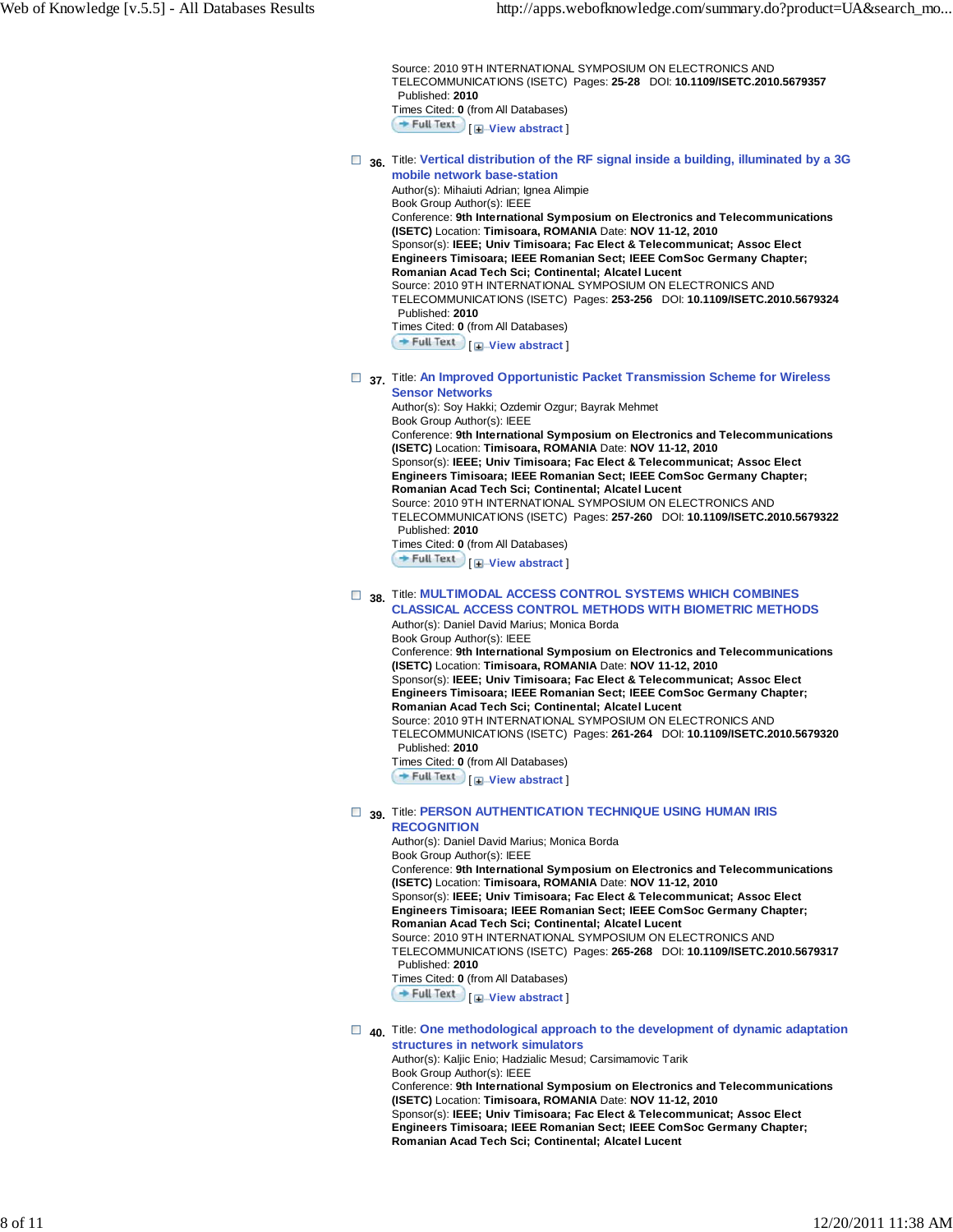Source: 2010 9TH INTERNATIONAL SYMPOSIUM ON ELECTRONICS AND TELECOMMUNICATIONS (ISETC) Pages: **269-272** DOI: **10.1109/ISETC.2010.5679315** Published: **2010** Times Cited: **0** (from All Databases) **Full Text I H**-View abstract

 **41.** Title: **Matlab Modeling and Analysis of the Signal Path in Zero-IF DVB-T/H Radio Receivers**

Author(s): Onet Raul; Popescu Victor; Neag Marius; et al. Book Group Author(s): IEEE Conference: **9th International Symposium on Electronics and Telecommunications (ISETC)** Location: **Timisoara, ROMANIA** Date: **NOV 11-12, 2010** Sponsor(s): **IEEE; Univ Timisoara; Fac Elect & Telecommunicat; Assoc Elect Engineers Timisoara; IEEE Romanian Sect; IEEE ComSoc Germany Chapter; Romanian Acad Tech Sci; Continental; Alcatel Lucent** Source: 2010 9TH INTERNATIONAL SYMPOSIUM ON ELECTRONICS AND TELECOMMUNICATIONS (ISETC) Pages: **273-276** DOI: **10.1109/ISETC.2010.5679314** Published: **2010** Times Cited: **0** (from All Databases)  $\div$  **Full Text**  $\begin{bmatrix} \text{⊒} - \text{View } \text{ abstract} \end{bmatrix}$ 

 **42.** Title: **Multipath Interference Reduction Using Deconvolution in OCDMA**

**Wireless Optical System** Author(s): Lucaciu Radu Book Group Author(s): IEEE Conference: **9th International Symposium on Electronics and Telecommunications (ISETC)** Location: **Timisoara, ROMANIA** Date: **NOV 11-12, 2010** Sponsor(s): **IEEE; Univ Timisoara; Fac Elect & Telecommunicat; Assoc Elect Engineers Timisoara; IEEE Romanian Sect; IEEE ComSoc Germany Chapter; Romanian Acad Tech Sci; Continental; Alcatel Lucent** Source: 2010 9TH INTERNATIONAL SYMPOSIUM ON ELECTRONICS AND TELECOMMUNICATIONS (ISETC) Pages: **277-280** DOI: **10.1109/ISETC.2010.5679311** Published: **2010**

Times Cited: **0** (from All Databases)

**Full Text**  $\Box$  **View abstract** 

#### **43.** Title: **Simulation and analysis of a Wi-Fi public network using the Radio Mobile software**

Author(s): Trandafir Bogdan; Fratu Octavian; Halunga Simona Book Group Author(s): IEEE Conference: **9th International Symposium on Electronics and Telecommunications (ISETC)** Location: **Timisoara, ROMANIA** Date: **NOV 11-12, 2010** Sponsor(s): **IEEE; Univ Timisoara; Fac Elect & Telecommunicat; Assoc Elect Engineers Timisoara; IEEE Romanian Sect; IEEE ComSoc Germany Chapter; Romanian Acad Tech Sci; Continental; Alcatel Lucent** Source: 2010 9TH INTERNATIONAL SYMPOSIUM ON ELECTRONICS AND TELECOMMUNICATIONS (ISETC) Pages: **281-284** DOI: **10.1109/ISETC.2010.5679309** Published: **2010** Times Cited: **0** (from All Databases)

**Full Text I H** View abstract

 **44.** Title: **Parallel Turbo-TCM Schemes using Recursive Convolutional GF(2(N))**

**Encoders over Frequency Non-Selective Fading Channel** Author(s): Vladeanu Calin; Paun Adrian Florin; Lucaciu Radu; et al. Book Group Author(s): IEEE Conference: **9th International Symposium on Electronics and Telecommunications (ISETC)** Location: **Timisoara, ROMANIA** Date: **NOV 11-12, 2010** Sponsor(s): **IEEE; Univ Timisoara; Fac Elect & Telecommunicat; Assoc Elect Engineers Timisoara; IEEE Romanian Sect; IEEE ComSoc Germany Chapter; Romanian Acad Tech Sci; Continental; Alcatel Lucent** Source: 2010 9TH INTERNATIONAL SYMPOSIUM ON ELECTRONICS AND TELECOMMUNICATIONS (ISETC) Pages: **285-288** DOI: **10.1109/ISETC.2010.5679305** Published: **2010** Times Cited: **0** (from All Databases) **Full Text**  $\bigoplus$  **View abstract** 

### **45.** Title: **Performance evaluation of MRC systems in the presence of Nakagami-m fading and shadowing**

Author(s): Nikolic Petar; Panic Stefan Book Group Author(s): IEEE Conference: **9th International Symposium on Electronics and Telecommunications (ISETC)** Location: **Timisoara, ROMANIA** Date: **NOV 11-12, 2010** Sponsor(s): **IEEE; Univ Timisoara; Fac Elect & Telecommunicat; Assoc Elect Engineers Timisoara; IEEE Romanian Sect; IEEE ComSoc Germany Chapter; Romanian Acad Tech Sci; Continental; Alcatel Lucent**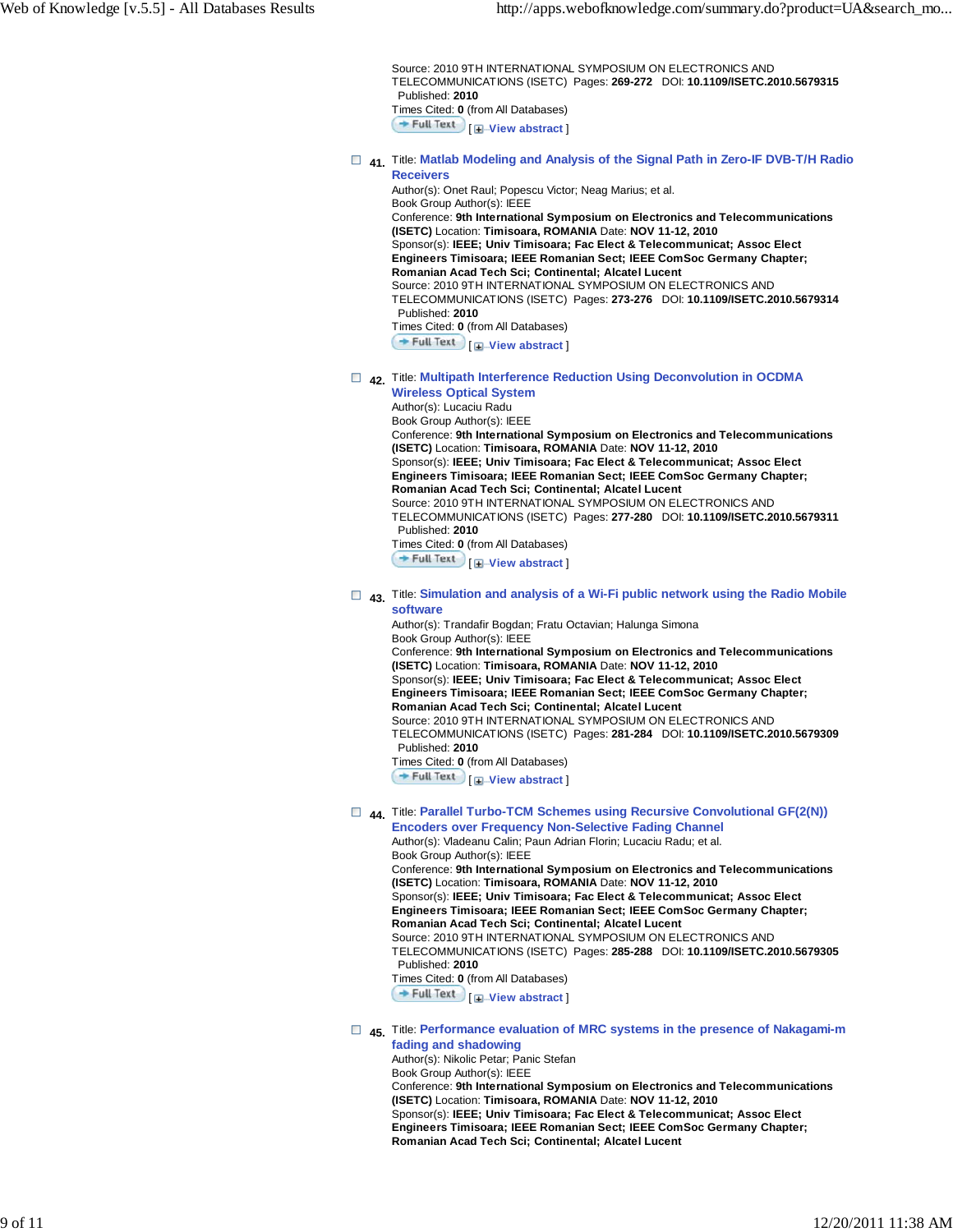Source: 2010 9TH INTERNATIONAL SYMPOSIUM ON ELECTRONICS AND TELECOMMUNICATIONS (ISETC) Pages: **289-293** DOI: **10.1109/ISETC.2010.5679301** Published: **2010** Times Cited: **0** (from All Databases) **Full Text** [**H**-View abstract ]

 **46.** Title: **Improved Linearity CMOS Differential Amplifiers with Applications in VLSI Designs**

Author(s): Popa Cosmin Book Group Author(s): IEEE Conference: **9th International Symposium on Electronics and Telecommunications (ISETC)** Location: **Timisoara, ROMANIA** Date: **NOV 11-12, 2010** Sponsor(s): **IEEE; Univ Timisoara; Fac Elect & Telecommunicat; Assoc Elect Engineers Timisoara; IEEE Romanian Sect; IEEE ComSoc Germany Chapter; Romanian Acad Tech Sci; Continental; Alcatel Lucent** Source: 2010 9TH INTERNATIONAL SYMPOSIUM ON ELECTRONICS AND TELECOMMUNICATIONS (ISETC) Pages: **29-32** DOI: **10.1109/ISETC.2010.5679354** Published: **2010** Times Cited: **0** (from All Databases) **Full Text**  $\bigcup$  **View abstract** 

 **47.** Title: **Performance of SIR-based Triple Selection Combining over Correlated Weibull Channel**

Author(s): Popovic Zoran J.; Krstic Oragana S.; Sekulovic Nikola M.; et al. Book Group Author(s): IEEE Conference: **9th International Symposium on Electronics and Telecommunications (ISETC)** Location: **Timisoara, ROMANIA** Date: **NOV 11-12, 2010** Sponsor(s): **IEEE; Univ Timisoara; Fac Elect & Telecommunicat; Assoc Elect Engineers Timisoara; IEEE Romanian Sect; IEEE ComSoc Germany Chapter; Romanian Acad Tech Sci; Continental; Alcatel Lucent** Source: 2010 9TH INTERNATIONAL SYMPOSIUM ON ELECTRONICS AND TELECOMMUNICATIONS (ISETC) Pages: **295-299** DOI: **10.1109/ISETC.2010.5679302** Published: **2010**

Times Cited: **0** (from All Databases)

**Full Text**  $\Box$  **View abstract** 

 **48.** Title: **Human-centered Video Analysis for Multimedia Postproduction** Author(s): Cotsaces Costas; Marras Ioannis; Tsapanos Nikolaos; et al.

Book Group Author(s): IEEE Conference: **9th International Symposium on Electronics and Telecommunications (ISETC)** Location: **Timisoara, ROMANIA** Date: **NOV 11-12, 2010** Sponsor(s): **IEEE; Univ Timisoara; Fac Elect & Telecommunicat; Assoc Elect Engineers Timisoara; IEEE Romanian Sect; IEEE ComSoc Germany Chapter; Romanian Acad Tech Sci; Continental; Alcatel Lucent** Source: 2010 9TH INTERNATIONAL SYMPOSIUM ON ELECTRONICS AND TELECOMMUNICATIONS (ISETC) Pages: **3-8** DOI: **10.1109/ISETC.2010.5679300** Published: **2010** Times Cited: **0** (from All Databases)

**Full Text**  $\Box$  **View abstract** 

 **49.** Title: **A Frequency Domain Method for Speech Separation in a Reverberant Room**

Author(s): Mischie Septimiu; Simion Georgiana Book Group Author(s): IEEE Conference: **9th International Symposium on Electronics and Telecommunications (ISETC)** Location: **Timisoara, ROMANIA** Date: **NOV 11-12, 2010** Sponsor(s): **IEEE; Univ Timisoara; Fac Elect & Telecommunicat; Assoc Elect Engineers Timisoara; IEEE Romanian Sect; IEEE ComSoc Germany Chapter; Romanian Acad Tech Sci; Continental; Alcatel Lucent** Source: 2010 9TH INTERNATIONAL SYMPOSIUM ON ELECTRONICS AND TELECOMMUNICATIONS (ISETC) Pages: **303-306** DOI: **10.1109/ISETC.2010.5679271** Published: **2010** Times Cited: **0** (from All Databases)

**Full Text I H**-View abstract

### **50.** Title: **ECG Statistical Denoising in the Wavelet Domain**

Author(s): Arvinti Beatrice; Costache Marius; Toader Dumitru; et al. Book Group Author(s): IEEE Conference: **9th International Symposium on Electronics and Telecommunications**

**(ISETC)** Location: **Timisoara, ROMANIA** Date: **NOV 11-12, 2010** Sponsor(s): **IEEE; Univ Timisoara; Fac Elect & Telecommunicat; Assoc Elect Engineers Timisoara; IEEE Romanian Sect; IEEE ComSoc Germany Chapter; Romanian Acad Tech Sci; Continental; Alcatel Lucent** Source: 2010 9TH INTERNATIONAL SYMPOSIUM ON ELECTRONICS AND TELECOMMUNICATIONS (ISETC) Pages: **307-310** DOI: **10.1109/ISETC.2010.5679269**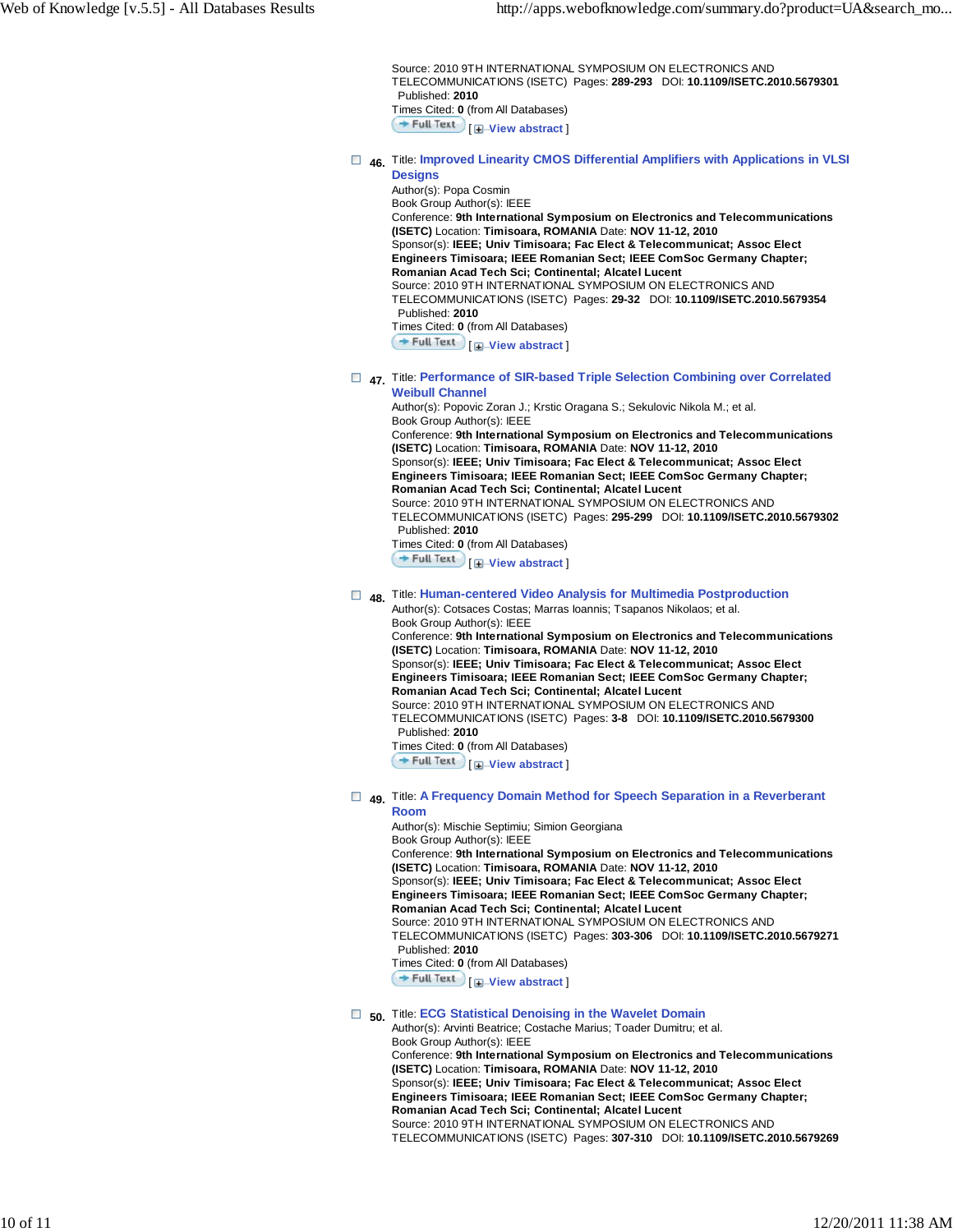| Published: 2010<br>Times Cited: 0 (from All Databases)<br>$+$ Full Text<br><b>E-View abstract</b> |                                                                                 |                                                                                                                           |  |  |  |  |  |  |
|---------------------------------------------------------------------------------------------------|---------------------------------------------------------------------------------|---------------------------------------------------------------------------------------------------------------------------|--|--|--|--|--|--|
| 94<br>Results:<br>Show 50 per page                                                                | Page $ 1$                                                                       | of 2<br>ÞЫ<br>Publication Date -- newest to oldest<br>Go<br>Sort by:                                                      |  |  |  |  |  |  |
| <b>Output Records</b><br>Step 1:                                                                  | Step 2:                                                                         | Step 3:<br>[How do I export to bibliographic management software?]                                                        |  |  |  |  |  |  |
| $\odot$<br>Selected Records on page<br>$\circ$<br>All records on page<br>$\circ$<br>Records<br>to | $\bullet$<br>Authors, Title, Source<br>$\overline{\mathsf{v}}$<br>plus Abstract | <b>EndNöte Web</b><br>Save to:<br>EndNote<br>ResearcherID<br>Save<br>Save to other Reference Software<br>$\mathbf{t}$ (0) |  |  |  |  |  |  |

94 records matched your query of the 58,207,331 (contains duplicates) in the data limits you selected.

| View in:   简体中文   English   日本語 |                                                                                                          |
|---------------------------------|----------------------------------------------------------------------------------------------------------|
|                                 | © 2011 Thomson Reuters   Acceptable Use Policy   Please give us your feedback on using Web of Knowledge. |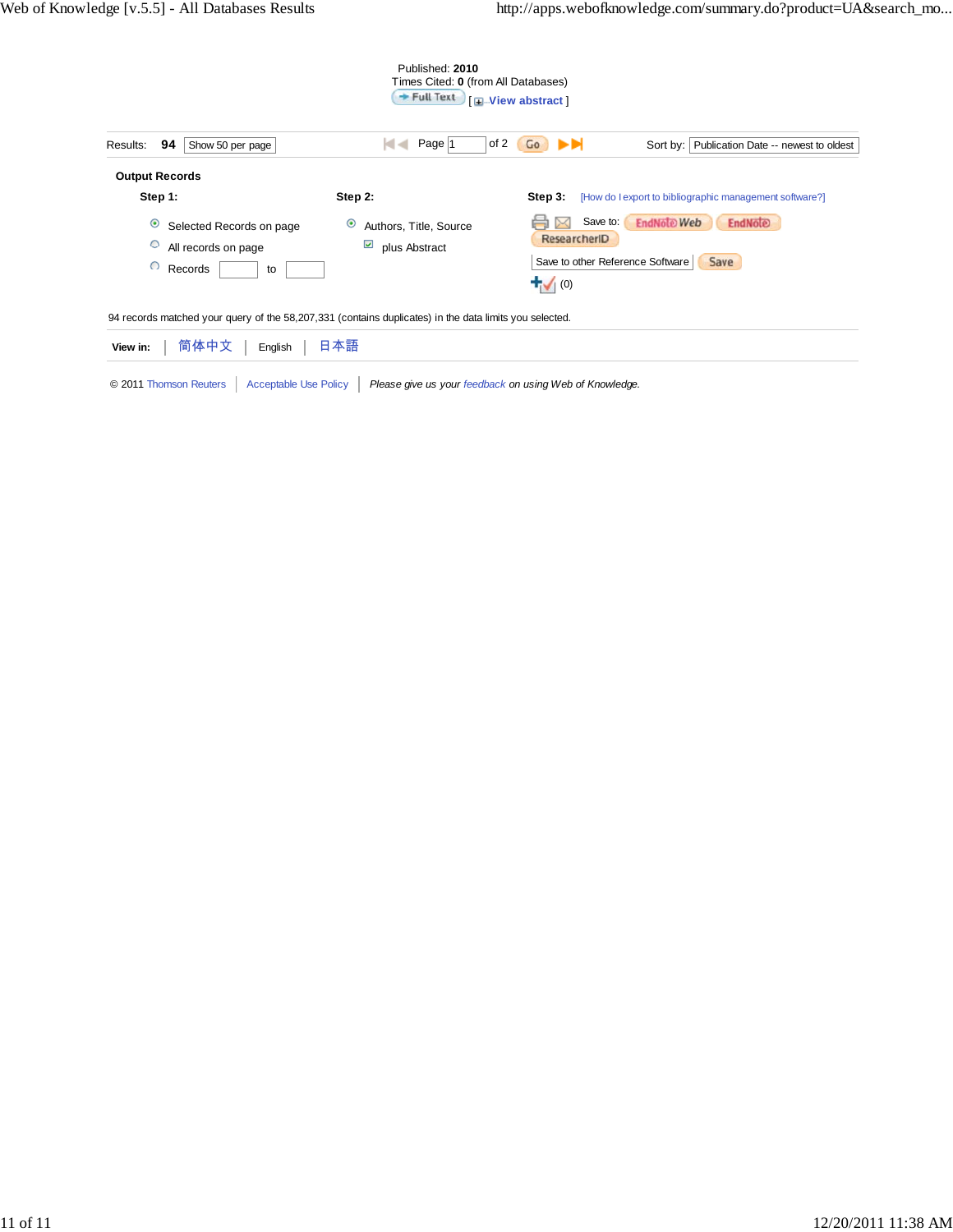| Marked List (0)<br>Sign In                                  | My EndNote Web<br>My ResearcherID<br><b>My Citation Alerts</b><br><b>My Saved Searches</b><br>Log Out<br>Help                                                              |
|-------------------------------------------------------------|----------------------------------------------------------------------------------------------------------------------------------------------------------------------------|
|                                                             |                                                                                                                                                                            |
| <b>All Databases</b><br><b>Select a Database</b>            | <b>Web of Science</b><br><b>Additional Resources</b>                                                                                                                       |
| Compound Marked List (0)<br>Search<br><b>Search History</b> |                                                                                                                                                                            |
| <b>All Databases</b>                                        |                                                                                                                                                                            |
|                                                             |                                                                                                                                                                            |
| <b>Results</b>                                              | Publication Name=(2010 9TH INTERNATIONAL SYMPOSIUM ON<br>ELECTRONICS AND TELECOMMUNICATIONS (ISETC))<br><b>Scientific WebPl</b>                                            |
| Timespan=All Years.                                         | View Web Results >>                                                                                                                                                        |
| Search language=English Lemmatization=On                    |                                                                                                                                                                            |
| 94<br>Results:                                              | К≺<br>Page 2<br>ÞЫ<br>of 2<br>Go<br>Sort by: Publication Date -- newest to oldest                                                                                          |
| <b>Refine Results</b>                                       | ₩<br>(0)<br>Save to:<br><b>EndNote Web</b><br><b>EndNote</b>                                                                                                               |
| Search within results for                                   | <b>Create Citation Report</b><br>ыш<br>ResearcherID<br>more options                                                                                                        |
| Search                                                      |                                                                                                                                                                            |
| ▶<br><b>Databases</b>                                       | 51. Title: A Second Order Statistical Analysis of the Hyperanalytic Wavelet<br><b>Transform</b>                                                                            |
| ▼                                                           | Author(s): Nafornita Corina; Firoiu Ioana; Isar Dorina; et al.                                                                                                             |
| <b>General Categories</b><br>Refine<br>SCIENCE TECHNOLOGY   | Book Group Author(s): IEEE<br>Conference: 9th International Symposium on Electronics and Telecommunications                                                                |
|                                                             | (ISETC) Location: Timisoara, ROMANIA Date: NOV 11-12, 2010<br>Sponsor(s): IEEE; Univ Timisoara; Fac Elect & Telecommunicat; Assoc Elect                                    |
| <b>Subject Areas</b><br>Refine                              | Engineers Timisoara; IEEE Romanian Sect; IEEE ComSoc Germany Chapter;                                                                                                      |
| <b>ENGINEERING</b>                                          | Romanian Acad Tech Sci; Continental; Alcatel Lucent<br>Source: 2010 9TH INTERNATIONAL SYMPOSIUM ON ELECTRONICS AND                                                         |
| $\Box$ TELECOMMUNICATIONS<br>more options / values          | TELECOMMUNICATIONS (ISETC) Pages: 311-314 DOI: 10.1109/ISETC.2010.5679265                                                                                                  |
| <b>Document Types</b>                                       | Published: 2010<br>Times Cited: 0 (from All Databases)                                                                                                                     |
| ⋗<br><b>Authors</b>                                         | → Full Text Full Text                                                                                                                                                      |
| <b>Authors - Chinese</b>                                    | 52. Title: Speech De-noising System with Non Local Means Algorithm                                                                                                         |
| <b>Group/Corporate Authors</b>                              | Author(s): Zoican Sorin                                                                                                                                                    |
|                                                             | Book Group Author(s): IEEE<br>Conference: 9th International Symposium on Electronics and Telecommunications                                                                |
| <b>Editors</b>                                              | (ISETC) Location: Timisoara, ROMANIA Date: NOV 11-12, 2010                                                                                                                 |
| <b>Funding Agencies</b><br>⋗                                | Sponsor(s): IEEE; Univ Timisoara; Fac Elect & Telecommunicat; Assoc Elect<br>Engineers Timisoara; IEEE Romanian Sect; IEEE ComSoc Germany Chapter;                         |
| ▶ Funding Agencies - Chinese                                | Romanian Acad Tech Sci; Continental; Alcatel Lucent<br>Source: 2010 9TH INTERNATIONAL SYMPOSIUM ON ELECTRONICS AND                                                         |
| <b>Source Titles</b>                                        | TELECOMMUNICATIONS (ISETC) Pages: 315-318 DOI: 10.1109/ISETC.2010.5679261                                                                                                  |
| <b>Source Titles - Chinese</b>                              | Published: 2010<br>Times Cited: 0 (from All Databases)                                                                                                                     |
| <b>Conference/Meeting Titles</b>                            | $+$ Full Text<br><b>I ⊞</b> <sup><i>I</i></sup> · <b>View abstract I</b>                                                                                                   |
| <b>Publication Years</b>                                    |                                                                                                                                                                            |
| ٠<br>Languages                                              | □ <sub>53</sub> Title: An Optimal Full-Genetic Technique Used to Train RBF Neural Networks<br>Author(s): Vizitiu Iulian-Constantin; Nicolaescu Ioan; Stoica Adrian; et al. |
| <b>Countries/Territories</b>                                | Book Group Author(s): IEEE<br>Conference: 9th International Symposium on Electronics and Telecommunications                                                                |
| <b>Countries/Territories - Chinese</b>                      | (ISETC) Location: Timisoara, ROMANIA Date: NOV 11-12, 2010                                                                                                                 |
|                                                             | Sponsor(s): IEEE; Univ Timisoara; Fac Elect & Telecommunicat; Assoc Elect<br>Engineers Timisoara; IEEE Romanian Sect; IEEE ComSoc Germany Chapter;                         |
|                                                             | Romanian Acad Tech Sci; Continental; Alcatel Lucent                                                                                                                        |
|                                                             | Source: 2010 9TH INTERNATIONAL SYMPOSIUM ON ELECTRONICS AND<br>TELECOMMUNICATIONS (ISETC) Pages: 319-322 DOI: 10.1109/ISETC.2010.5679259                                   |
|                                                             | Published: 2010<br>Times Cited: 0 (from All Databases)                                                                                                                     |
|                                                             | → Full Text   F View abstract ]                                                                                                                                            |
|                                                             |                                                                                                                                                                            |
|                                                             | 54. Title: DNA Repeats Detection Using Numerical Representations and Dot Plot<br><b>Analysis</b>                                                                           |
|                                                             | Author(s): Pop Petre G.; Voina Alin                                                                                                                                        |
|                                                             | Book Group Author(s): IEEE<br>Conference: 9th International Symposium on Electronics and Telecommunications                                                                |
|                                                             | (ISETC) Location: Timisoara, ROMANIA Date: NOV 11-12, 2010                                                                                                                 |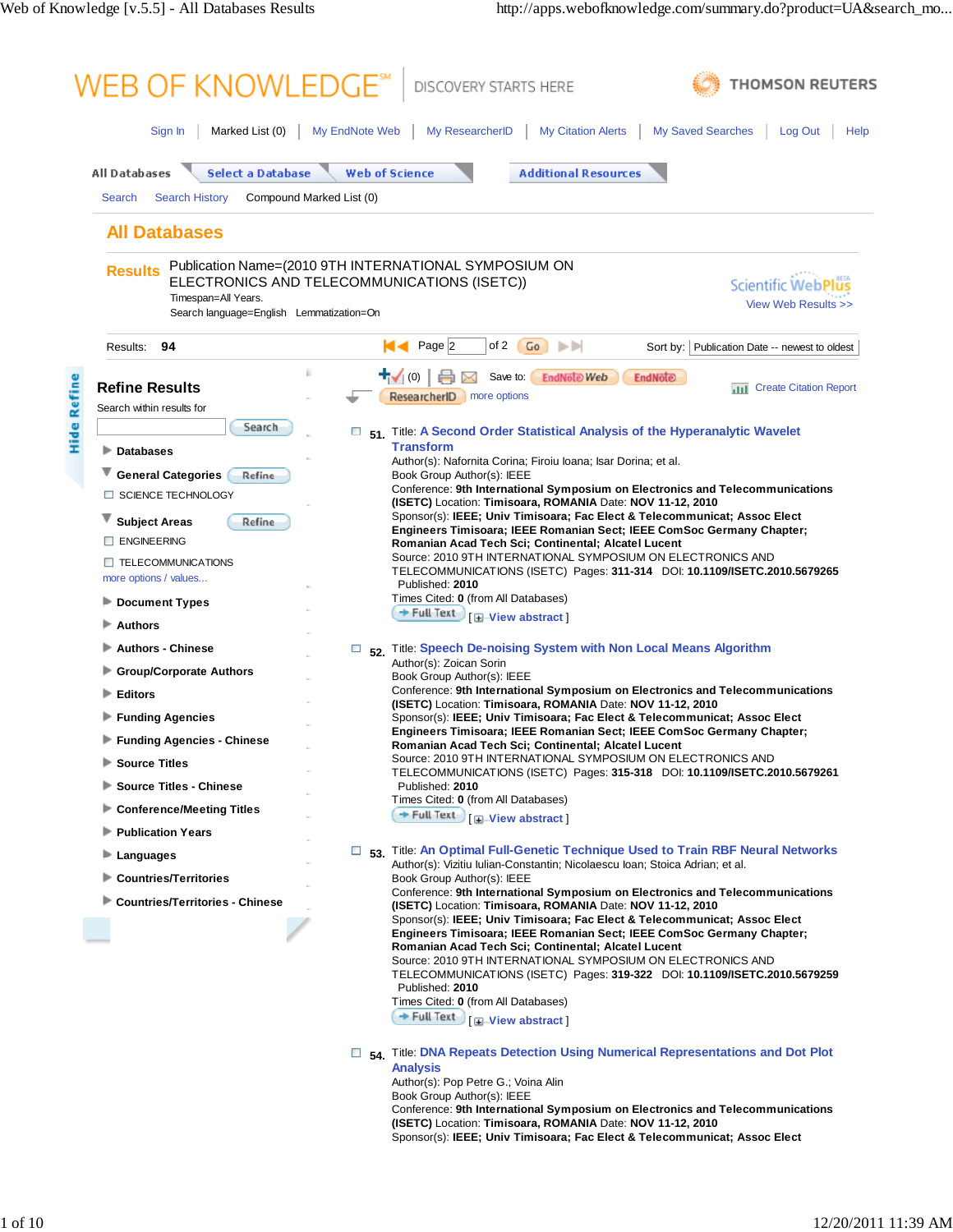**Engineers Timisoara; IEEE Romanian Sect; IEEE ComSoc Germany Chapter; Romanian Acad Tech Sci; Continental; Alcatel Lucent** Source: 2010 9TH INTERNATIONAL SYMPOSIUM ON ELECTRONICS AND TELECOMMUNICATIONS (ISETC) Pages: **323-326** DOI: **10.1109/ISETC.2010.5679258** Published: **2010** Times Cited: **0** (from All Databases) **Full Text**  $\mathbf{F}$  **View abstract 55.** Title: **An improved precision full-wave rectifier for low-level signal** Author(s): Djukic Slobodan; Veskovic Milan; Vulovic Ana Book Group Author(s): IEEE Conference: **9th International Symposium on Electronics and Telecommunications (ISETC)** Location: **Timisoara, ROMANIA** Date: **NOV 11-12, 2010**

Sponsor(s): **IEEE; Univ Timisoara; Fac Elect & Telecommunicat; Assoc Elect Engineers Timisoara; IEEE Romanian Sect; IEEE ComSoc Germany Chapter; Romanian Acad Tech Sci; Continental; Alcatel Lucent** Source: 2010 9TH INTERNATIONAL SYMPOSIUM ON ELECTRONICS AND TELECOMMUNICATIONS (ISETC) Pages: **33-38** DOI: **10.1109/ISETC.2010.5679351**

#### Published: **2010** Times Cited: **0** (from All Databases)

**Full Text**  $\Box$  **View abstract** 

#### **56.** Title: **Coherence enhancing image sharpening and denoising using a novel shock filter model**

Author(s): Ludusan Cosmin; Terebes Romulus; Borda Monica; et al. Book Group Author(s): IEEE Conference: **9th International Symposium on Electronics and Telecommunications (ISETC)** Location: **Timisoara, ROMANIA** Date: **NOV 11-12, 2010** Sponsor(s): **IEEE; Univ Timisoara; Fac Elect & Telecommunicat; Assoc Elect Engineers Timisoara; IEEE Romanian Sect; IEEE ComSoc Germany Chapter; Romanian Acad Tech Sci; Continental; Alcatel Lucent** Source: 2010 9TH INTERNATIONAL SYMPOSIUM ON ELECTRONICS AND TELECOMMUNICATIONS (ISETC) Pages: **333-336** DOI: **10.1109/ISETC.2010.5679252** Published: **2010**

Times Cited: **0** (from All Databases)

[ **View abstract** ]

### **57.** Title: **An Efficient Hardware Implementation of H.264 TQ/IQT Module**

Author(s): Loukil H.; Ben Atitallah A.; Kadionik P.; et al. Book Group Author(s): IEEE Conference: **9th International Symposium on Electronics and Telecommunications (ISETC)** Location: **Timisoara, ROMANIA** Date: **NOV 11-12, 2010** Sponsor(s): **IEEE; Univ Timisoara; Fac Elect & Telecommunicat; Assoc Elect Engineers Timisoara; IEEE Romanian Sect; IEEE ComSoc Germany Chapter; Romanian Acad Tech Sci; Continental; Alcatel Lucent** Source: 2010 9TH INTERNATIONAL SYMPOSIUM ON ELECTRONICS AND TELECOMMUNICATIONS (ISETC) Pages: **337-340** DOI: **10.1109/ISETC.2010.5679248** Published: **2010**

Times Cited: **0** (from All Databases)

**Full Text** [ $\Box$ **View abstract**]

 **58.** Title: **A Parallel Hardware Architecture of Deblocking Filter in H264/AVC**

Author(s): Kthiri M.; Kadionik P.; Levi H.; et al. Book Group Author(s): IEEE

Conference: **9th International Symposium on Electronics and Telecommunications (ISETC)** Location: **Timisoara, ROMANIA** Date: **NOV 11-12, 2010**

Sponsor(s): **IEEE; Univ Timisoara; Fac Elect & Telecommunicat; Assoc Elect Engineers Timisoara; IEEE Romanian Sect; IEEE ComSoc Germany Chapter; Romanian Acad Tech Sci; Continental; Alcatel Lucent**

Source: 2010 9TH INTERNATIONAL SYMPOSIUM ON ELECTRONICS AND

TELECOMMUNICATIONS (ISETC) Pages: **341-344** DOI: **10.1109/ISETC.2010.5679363** Published: **2010**

Times Cited: **0** (from All Databases)

**Full Text**  $\Box$  **View abstract** 

### **59.** Title: **A Secured Distributed Medical Application Endowed with Image Processing Facilities**

Author(s): Striletchi Cosmin; Chiorean Ligia D.; Vaida Mircea F. Book Group Author(s): IEEE Conference: **9th International Symposium on Electronics and Telecommunications (ISETC)** Location: **Timisoara, ROMANIA** Date: **NOV 11-12, 2010** Sponsor(s): **IEEE; Univ Timisoara; Fac Elect & Telecommunicat; Assoc Elect Engineers Timisoara; IEEE Romanian Sect; IEEE ComSoc Germany Chapter; Romanian Acad Tech Sci; Continental; Alcatel Lucent** Source: 2010 9TH INTERNATIONAL SYMPOSIUM ON ELECTRONICS AND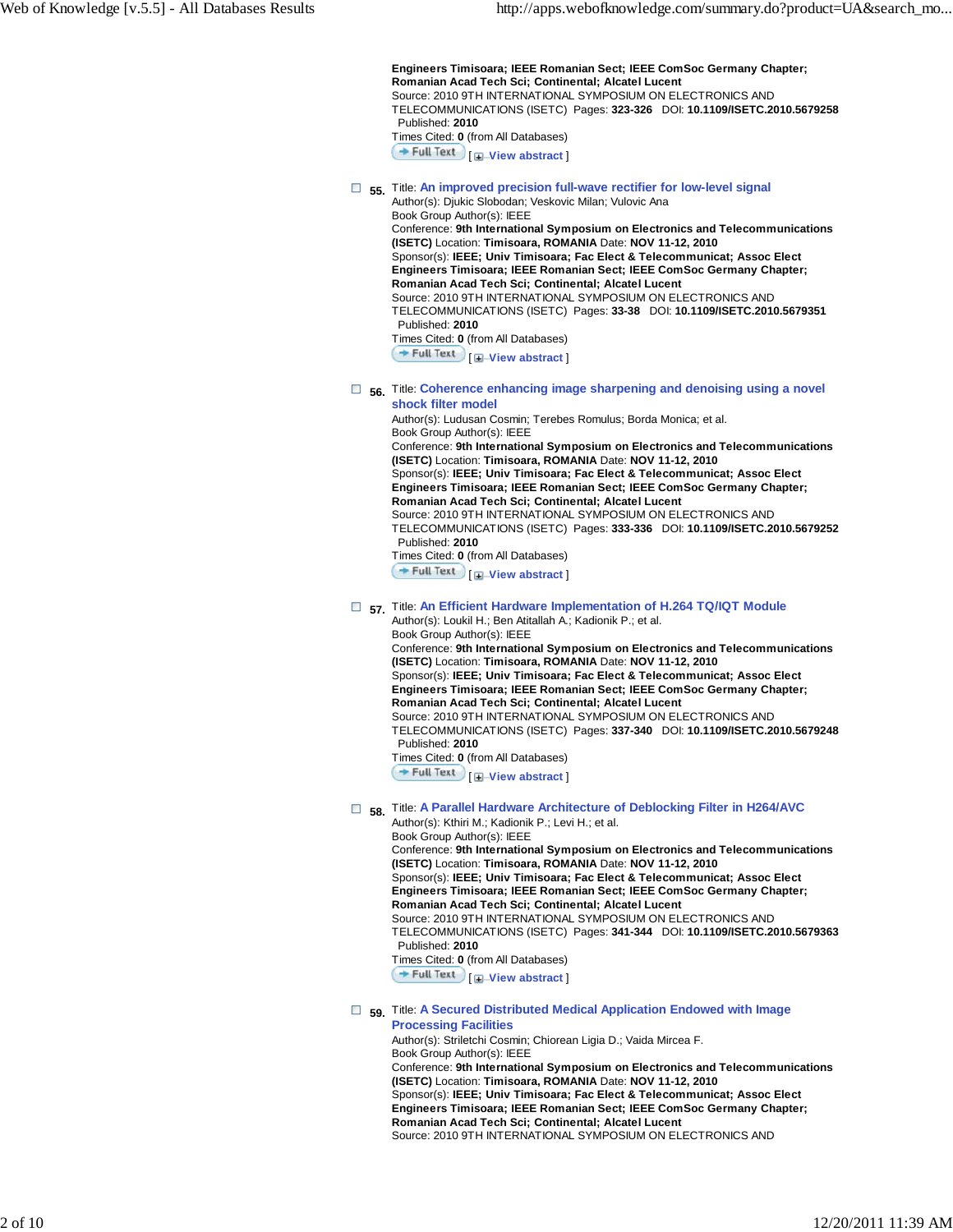TELECOMMUNICATIONS (ISETC) Pages: **345-348** DOI: **10.1109/ISETC.2010.5679361** Published: **2010** Times Cited: **0** (from All Databases) **Full Text** [*H*-View abstract]

- **60.** Title: **Adaptive Algorithms for Double-Talk Echo Cancelling** Author(s): Homana Ioana; Topa Marina; Kirei Botond Sandor; et al.
	- Book Group Author(s): IEEE Conference: **9th International Symposium on Electronics and Telecommunications (ISETC)** Location: **Timisoara, ROMANIA** Date: **NOV 11-12, 2010** Sponsor(s): **IEEE; Univ Timisoara; Fac Elect & Telecommunicat; Assoc Elect Engineers Timisoara; IEEE Romanian Sect; IEEE ComSoc Germany Chapter; Romanian Acad Tech Sci; Continental; Alcatel Lucent** Source: 2010 9TH INTERNATIONAL SYMPOSIUM ON ELECTRONICS AND TELECOMMUNICATIONS (ISETC) Pages: **349-352** DOI: **10.1109/ISETC.2010.5679359** Published: **2010** Times Cited: **0** (from All Databases) **Full Text** [ *H*-View abstract ]
- **61.** Title: Symmetric Adaptive Decorrelation for I/Q Imbalance Compensation in **Narrowband Receivers**

Author(s): Kirei Botond Sandor; Neag Marius; Topa Marina Dana Book Group Author(s): IEEE Conference: **9th International Symposium on Electronics and Telecommunications (ISETC)** Location: **Timisoara, ROMANIA** Date: **NOV 11-12, 2010** Sponsor(s): **IEEE; Univ Timisoara; Fac Elect & Telecommunicat; Assoc Elect Engineers Timisoara; IEEE Romanian Sect; IEEE ComSoc Germany Chapter; Romanian Acad Tech Sci; Continental; Alcatel Lucent** Source: 2010 9TH INTERNATIONAL SYMPOSIUM ON ELECTRONICS AND TELECOMMUNICATIONS (ISETC) Pages: **353-356** DOI: **10.1109/ISETC.2010.5679360** Published: **2010** Times Cited: **0** (from All Databases) [ **View abstract** ]

# **62.** Title: **High Dynamic Range Acquisition And Shape Recognition**

Author(s): Ivascu Sorin; Toma Corneliu; Graeser Axel Book Group Author(s): IEEE Conference: **9th International Symposium on Electronics and Telecommunications (ISETC)** Location: **Timisoara, ROMANIA** Date: **NOV 11-12, 2010** Sponsor(s): **IEEE; Univ Timisoara; Fac Elect & Telecommunicat; Assoc Elect Engineers Timisoara; IEEE Romanian Sect; IEEE ComSoc Germany Chapter; Romanian Acad Tech Sci; Continental; Alcatel Lucent** Source: 2010 9TH INTERNATIONAL SYMPOSIUM ON ELECTRONICS AND TELECOMMUNICATIONS (ISETC) Pages: **357-360** DOI: **10.1109/ISETC.2010.5679352** Published: **2010** Times Cited: **0** (from All Databases) **Full Text I H**-View abstract

# **63.** Title: **Using PEG-LDPC Codes for object identification**

Author(s): Pross Wolfgang; Quint Franz; Otesteanu Marius Book Group Author(s): IEEE Conference: **9th International Symposium on Electronics and Telecommunications (ISETC)** Location: **Timisoara, ROMANIA** Date: **NOV 11-12, 2010** Sponsor(s): **IEEE; Univ Timisoara; Fac Elect & Telecommunicat; Assoc Elect Engineers Timisoara; IEEE Romanian Sect; IEEE ComSoc Germany Chapter; Romanian Acad Tech Sci; Continental; Alcatel Lucent** Source: 2010 9TH INTERNATIONAL SYMPOSIUM ON ELECTRONICS AND TELECOMMUNICATIONS (ISETC) Pages: **361-364** DOI: **10.1109/ISETC.2010.5679349** Published: **2010** Times Cited: **0** (from All Databases) [ **View abstract** ]

#### **64.** Title: **Studying the Effectiveness of Using Linear Subspace Techniques to Improve SVM Classifiers in Facial Image Classification**

Author(s): Tsapanos Nikolaos; Nikolaidis Nikolaos; Pitas Ioannis Book Group Author(s): IEEE Conference: **9th International Symposium on Electronics and Telecommunications (ISETC)** Location: **Timisoara, ROMANIA** Date: **NOV 11-12, 2010** Sponsor(s): **IEEE; Univ Timisoara; Fac Elect & Telecommunicat; Assoc Elect Engineers Timisoara; IEEE Romanian Sect; IEEE ComSoc Germany Chapter; Romanian Acad Tech Sci; Continental; Alcatel Lucent** Source: 2010 9TH INTERNATIONAL SYMPOSIUM ON ELECTRONICS AND TELECOMMUNICATIONS (ISETC) Pages: **365-368** DOI: **10.1109/ISETC.2010.5679348** Published: **2010**

Times Cited: **0** (from All Databases)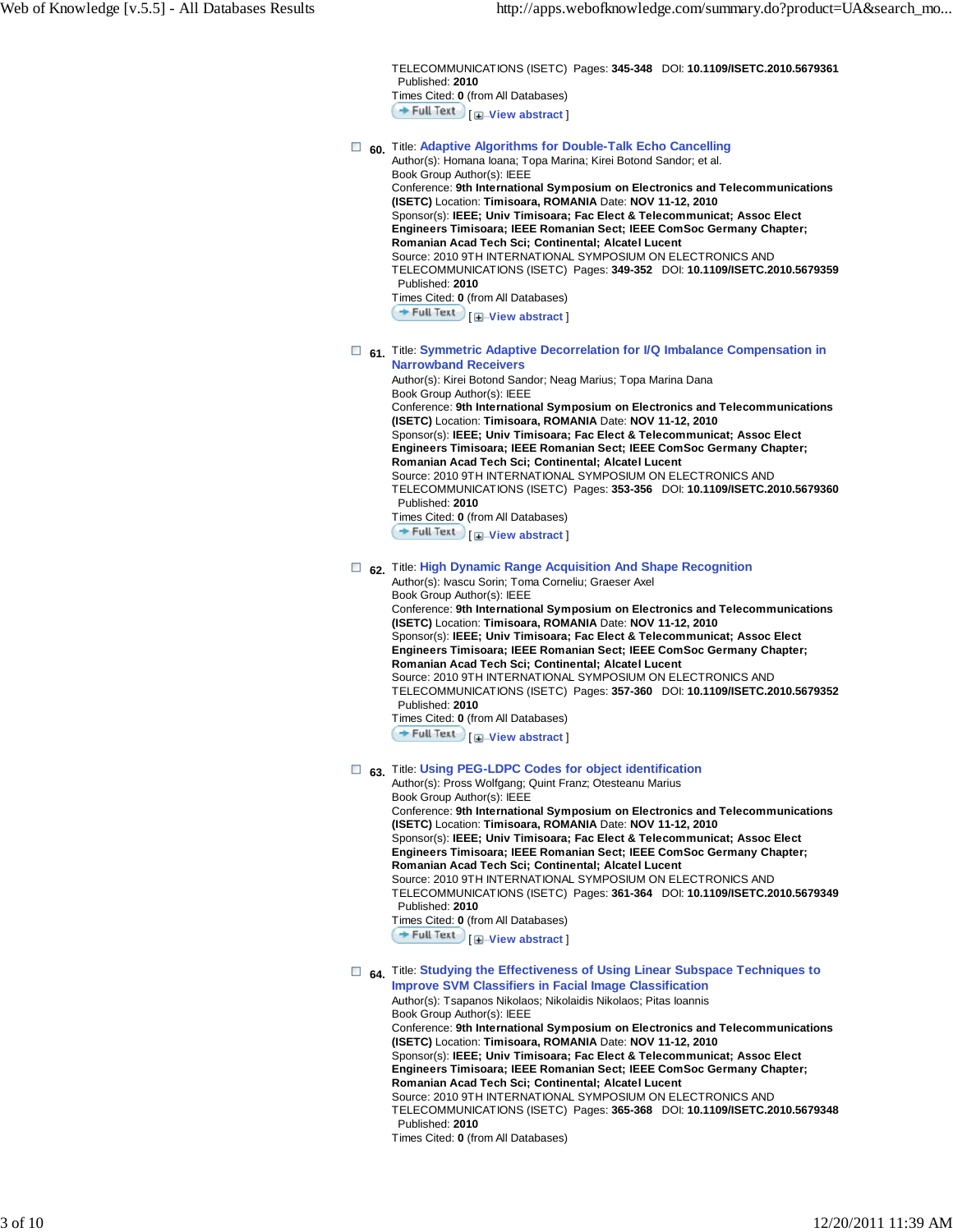**Full Text** | **H**-View abstract

### **65.** Title: **Parallel Model for Spiking Neural Networks using MATLAB** Author(s): Mirsu Radu; Tiponut Virgil Book Group Author(s): IEEE Conference: **9th International Symposium on Electronics and Telecommunications (ISETC)** Location: **Timisoara, ROMANIA** Date: **NOV 11-12, 2010** Sponsor(s): **IEEE; Univ Timisoara; Fac Elect & Telecommunicat; Assoc Elect Engineers Timisoara; IEEE Romanian Sect; IEEE ComSoc Germany Chapter; Romanian Acad Tech Sci; Continental; Alcatel Lucent** Source: 2010 9TH INTERNATIONAL SYMPOSIUM ON ELECTRONICS AND TELECOMMUNICATIONS (ISETC) Pages: **369-372** DOI: **10.1109/ISETC.2010.5679345** Published: **2010** Times Cited: **0** (from All Databases) [ **View abstract** ]  **66.** Title: **Target Detection Algorithm Validation in WSN** Author(s): Rusnac Ruxadra-Ioana; Gontean Aurel Stefan Book Group Author(s): IEEE Conference: **9th International Symposium on Electronics and Telecommunications (ISETC)** Location: **Timisoara, ROMANIA** Date: **NOV 11-12, 2010** Sponsor(s): **IEEE; Univ Timisoara; Fac Elect & Telecommunicat; Assoc Elect Engineers Timisoara; IEEE Romanian Sect; IEEE ComSoc Germany Chapter; Romanian Acad Tech Sci; Continental; Alcatel Lucent** Source: 2010 9TH INTERNATIONAL SYMPOSIUM ON ELECTRONICS AND TELECOMMUNICATIONS (ISETC) Pages: **373-376** DOI: **10.1109/ISETC.2010.5679331** Published: **2010** Times Cited: **0** (from All Databases) [ **View abstract** ]  **67.** Title: **An Error Study on some Digital Interpolation Kernels for Body Surface Potential Maps** Author(s): Simu Calin; Marza Eugen Book Group Author(s): IEEE Conference: **9th International Symposium on Electronics and Telecommunications (ISETC)** Location: **Timisoara, ROMANIA** Date: **NOV 11-12, 2010** Sponsor(s): **IEEE; Univ Timisoara; Fac Elect & Telecommunicat; Assoc Elect Engineers Timisoara; IEEE Romanian Sect; IEEE ComSoc Germany Chapter; Romanian Acad Tech Sci; Continental; Alcatel Lucent** Source: 2010 9TH INTERNATIONAL SYMPOSIUM ON ELECTRONICS AND TELECOMMUNICATIONS (ISETC) Pages: **377-380** DOI: **10.1109/ISETC.2010.5679332** Published: **2010** Times Cited: **0** (from All Databases) [ **View abstract** ]  **68.** Title: **Romanian language statistics and resources for text-to-speech systems** Author(s): Stan Adriana; Giurgiu Mircea Book Group Author(s): IEEE Conference: **9th International Symposium on Electronics and Telecommunications (ISETC)** Location: **Timisoara, ROMANIA** Date: **NOV 11-12, 2010** Sponsor(s): **IEEE; Univ Timisoara; Fac Elect & Telecommunicat; Assoc Elect Engineers Timisoara; IEEE Romanian Sect; IEEE ComSoc Germany Chapter; Romanian Acad Tech Sci; Continental; Alcatel Lucent** Source: 2010 9TH INTERNATIONAL SYMPOSIUM ON ELECTRONICS AND TELECOMMUNICATIONS (ISETC) Pages: **381-384** DOI: **10.1109/ISETC.2010.5679318** Published: **2010** Times Cited: **0** (from All Databases) [ **View abstract** ]  **69.** Title: **Estimation of the Noise Power in the NPVSS-NLMS Algorithm** Author(s): Udrea Radu Mihnea; Paleologu Constantin; Benesty Jacob; et al. Book Group Author(s): IEEE Conference: **9th International Symposium on Electronics and Telecommunications (ISETC)** Location: **Timisoara, ROMANIA** Date: **NOV 11-12, 2010** Sponsor(s): **IEEE; Univ Timisoara; Fac Elect & Telecommunicat; Assoc Elect Engineers Timisoara; IEEE Romanian Sect; IEEE ComSoc Germany Chapter; Romanian Acad Tech Sci; Continental; Alcatel Lucent** Source: 2010 9TH INTERNATIONAL SYMPOSIUM ON ELECTRONICS AND TELECOMMUNICATIONS (ISETC) Pages: **385-388** DOI: **10.1109/ISETC.2010.5679308** Published: **2010** Times Cited: **0** (from All Databases) [ **View abstract** ]

 **70.** Title: **Fast textural analysis method for aluminum detection in calcium aluminoferrite**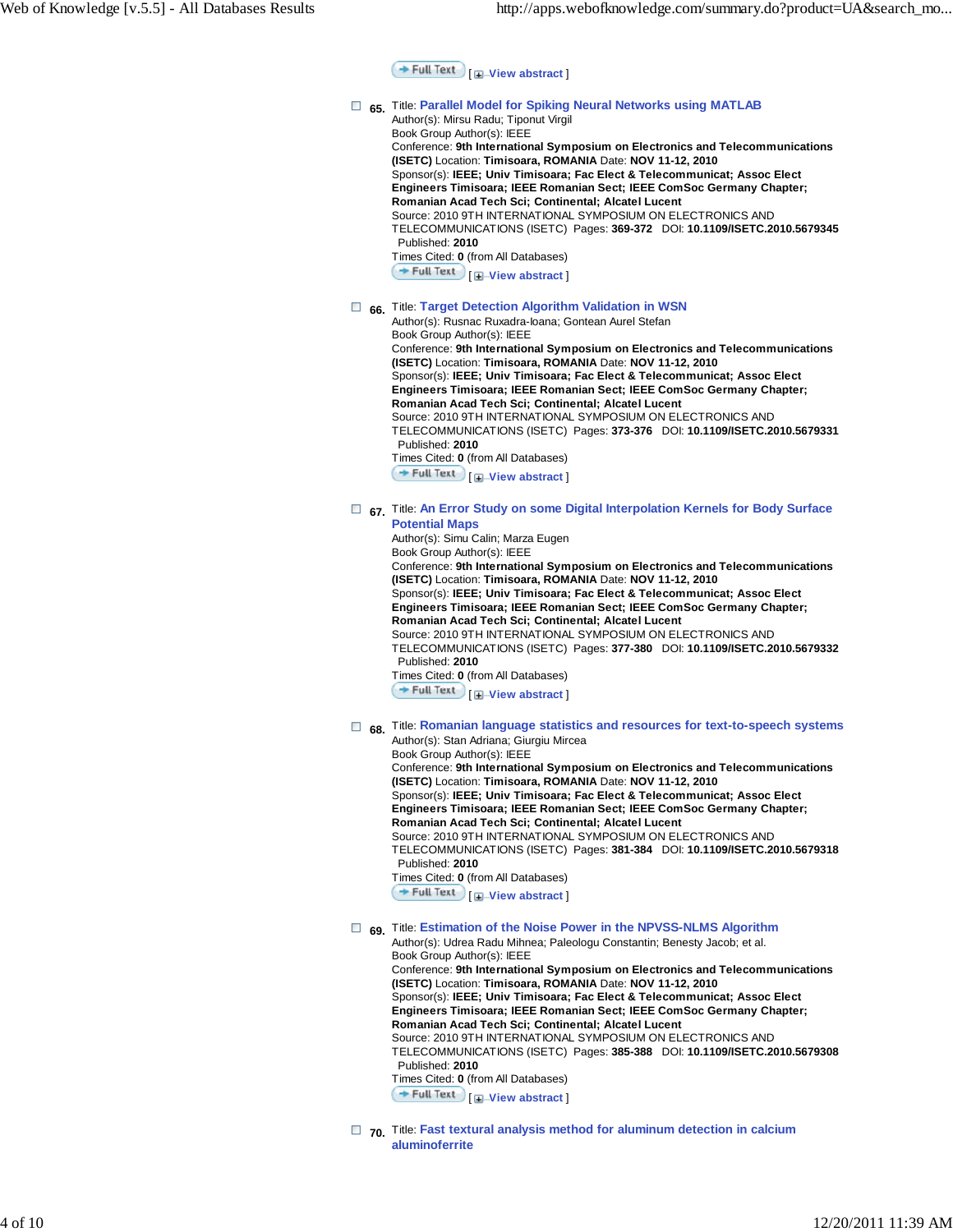Author(s): Mocofan Muguras; Suba Mariana Book Group Author(s): IEEE Conference: **9th International Symposium on Electronics and Telecommunications (ISETC)** Location: **Timisoara, ROMANIA** Date: **NOV 11-12, 2010** Sponsor(s): **IEEE; Univ Timisoara; Fac Elect & Telecommunicat; Assoc Elect Engineers Timisoara; IEEE Romanian Sect; IEEE ComSoc Germany Chapter; Romanian Acad Tech Sci; Continental; Alcatel Lucent** Source: 2010 9TH INTERNATIONAL SYMPOSIUM ON ELECTRONICS AND TELECOMMUNICATIONS (ISETC) Pages: **389-392** DOI: **10.1109/ISETC.2010.5679299** Published: **2010** Times Cited: **0** (from All Databases) **Full Text** [**H**-View abstract ]

#### **71.** Title: **Enhanced Dual-Path Compensated Amplifier for Driving Large Capacitive Load**

Author(s): Vieru Razvan G.; Ghinea Romeo; Goras Liviu Book Group Author(s): IEEE Conference: **9th International Symposium on Electronics and Telecommunications (ISETC)** Location: **Timisoara, ROMANIA** Date: **NOV 11-12, 2010** Sponsor(s): **IEEE; Univ Timisoara; Fac Elect & Telecommunicat; Assoc Elect Engineers Timisoara; IEEE Romanian Sect; IEEE ComSoc Germany Chapter; Romanian Acad Tech Sci; Continental; Alcatel Lucent** Source: 2010 9TH INTERNATIONAL SYMPOSIUM ON ELECTRONICS AND TELECOMMUNICATIONS (ISETC) Pages: **39-42** DOI: **10.1109/ISETC.2010.5679344** Published: **2010** Times Cited: **0** (from All Databases) **Full Text**  $\Box$  **View abstract** 

### **72.** Title: **An alternative strategy for grouping students in eLearning using an Enneagram methodology and eye tracking**

Author(s): Pop Florin-Claudiu; Vaida Mircea-Florin; Cremene Marcel Book Group Author(s): IEEE Conference: **9th International Symposium on Electronics and Telecommunications (ISETC)** Location: **Timisoara, ROMANIA** Date: **NOV 11-12, 2010** Sponsor(s): **IEEE; Univ Timisoara; Fac Elect & Telecommunicat; Assoc Elect Engineers Timisoara; IEEE Romanian Sect; IEEE ComSoc Germany Chapter; Romanian Acad Tech Sci; Continental; Alcatel Lucent** Source: 2010 9TH INTERNATIONAL SYMPOSIUM ON ELECTRONICS AND TELECOMMUNICATIONS (ISETC) Pages: **395-398** DOI: **10.1109/ISETC.2010.5679364** Published: **2010** Times Cited: **0** (from All Databases) [ **View abstract** ]

# **73.** Title: **Taking Steps in Understanding Multipath Propagation in Fluid Filled**

**Pipelines**

Author(s): Daneti Marllene Book Group Author(s): IEEE Conference: **9th International Symposium on Electronics and Telecommunications (ISETC)** Location: **Timisoara, ROMANIA** Date: **NOV 11-12, 2010** Sponsor(s): **IEEE; Univ Timisoara; Fac Elect & Telecommunicat; Assoc Elect Engineers Timisoara; IEEE Romanian Sect; IEEE ComSoc Germany Chapter; Romanian Acad Tech Sci; Continental; Alcatel Lucent** Source: 2010 9TH INTERNATIONAL SYMPOSIUM ON ELECTRONICS AND TELECOMMUNICATIONS (ISETC) Pages: **399-402** DOI: **10.1109/ISETC.2010.5679335** Published: **2010** Times Cited: **0** (from All Databases) [ **View abstract** ]

### □ 74. Title: Semantic MediaWiki Interoperability Framework from a Semantic Social **Software Perspective**

Author(s): Veja Cornelia; Giurgiu Mircea; Hagedorn Gregor; et al. Book Group Author(s): IEEE Conference: **9th International Symposium on Electronics and Telecommunications (ISETC)** Location: **Timisoara, ROMANIA** Date: **NOV 11-12, 2010** Sponsor(s): **IEEE; Univ Timisoara; Fac Elect & Telecommunicat; Assoc Elect Engineers Timisoara; IEEE Romanian Sect; IEEE ComSoc Germany Chapter; Romanian Acad Tech Sci; Continental; Alcatel Lucent** Source: 2010 9TH INTERNATIONAL SYMPOSIUM ON ELECTRONICS AND TELECOMMUNICATIONS (ISETC) Pages: **403-406** DOI: **10.1109/ISETC.2010.5679307** Published: **2010** Times Cited: **0** (from All Databases) **Full Text**  $\Box$  **View abstract** 

 **75.** Title: **A SPICE Method for Designing Digital Filters from Analog Filters** Author(s): Rusu Corneliu; Grama Lacrimioara; Takala Jarmo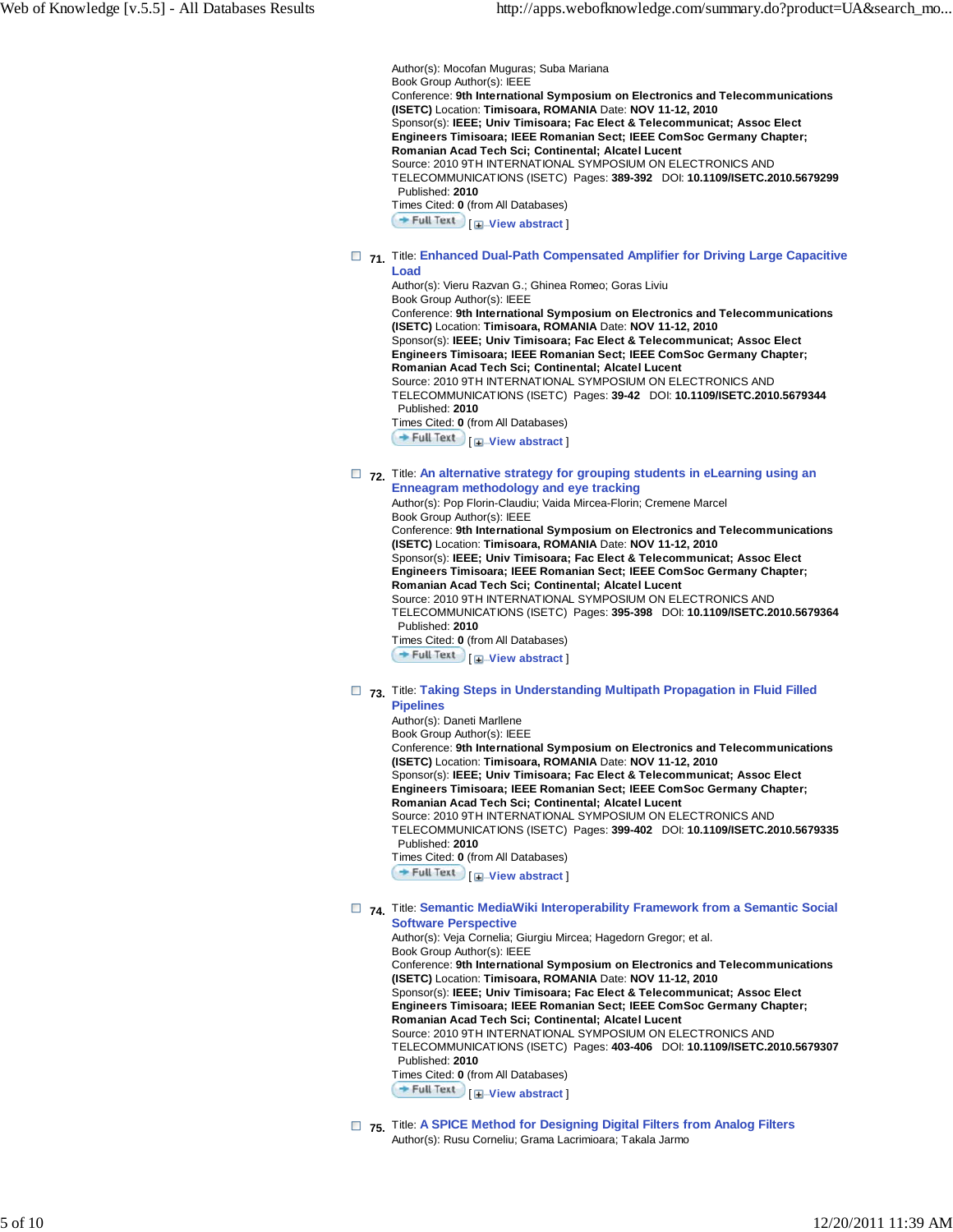Book Group Author(s): IEEE Conference: **9th International Symposium on Electronics and Telecommunications (ISETC)** Location: **Timisoara, ROMANIA** Date: **NOV 11-12, 2010** Sponsor(s): **IEEE; Univ Timisoara; Fac Elect & Telecommunicat; Assoc Elect Engineers Timisoara; IEEE Romanian Sect; IEEE ComSoc Germany Chapter; Romanian Acad Tech Sci; Continental; Alcatel Lucent** Source: 2010 9TH INTERNATIONAL SYMPOSIUM ON ELECTRONICS AND TELECOMMUNICATIONS (ISETC) Pages: **407-410** DOI: **10.1109/ISETC.2010.5679306** Published: **2010** Times Cited: **0** (from All Databases) **Full Text H** View abstract

 **76.** Title: **Testing the Viability of Podcasting in a Particular eLearning System**

Author(s): Ermalai Iasmina; Onita Mihai; Vasiu Radu Book Group Author(s): IEEE Conference: **9th International Symposium on Electronics and Telecommunications (ISETC)** Location: **Timisoara, ROMANIA** Date: **NOV 11-12, 2010** Sponsor(s): **IEEE; Univ Timisoara; Fac Elect & Telecommunicat; Assoc Elect Engineers Timisoara; IEEE Romanian Sect; IEEE ComSoc Germany Chapter; Romanian Acad Tech Sci; Continental; Alcatel Lucent** Source: 2010 9TH INTERNATIONAL SYMPOSIUM ON ELECTRONICS AND TELECOMMUNICATIONS (ISETC) Pages: **411-414** DOI: **10.1109/ISETC.2010.5679297** Published: **2010** Times Cited: **0** (from All Databases) [ **View abstract** ]

 **77.** Title: **Designing a Semantic Web Ontology for E-learning in Higher Education** Author(s): Bucos Marian; Dragulescu Bogdan; Veltan Marius

Book Group Author(s): IEEE Conference: **9th International Symposium on Electronics and Telecommunications (ISETC)** Location: **Timisoara, ROMANIA** Date: **NOV 11-12, 2010** Sponsor(s): **IEEE; Univ Timisoara; Fac Elect & Telecommunicat; Assoc Elect Engineers Timisoara; IEEE Romanian Sect; IEEE ComSoc Germany Chapter; Romanian Acad Tech Sci; Continental; Alcatel Lucent** Source: 2010 9TH INTERNATIONAL SYMPOSIUM ON ELECTRONICS AND TELECOMMUNICATIONS (ISETC) Pages: **415-418** DOI: **10.1109/ISETC.2010.5679298** Published: **2010** Times Cited: **0** (from All Databases) **Full Text H** View abstract

□ 78. Title: PCBs with Different Core Materials Assembling in Vapor Phase Soldering **Technology**

Author(s): Plotog I.; Cucu T.; Mihailescu B.; et al. Book Group Author(s): IEEE Conference: **9th International Symposium on Electronics and Telecommunications (ISETC)** Location: **Timisoara, ROMANIA** Date: **NOV 11-12, 2010** Sponsor(s): **IEEE; Univ Timisoara; Fac Elect & Telecommunicat; Assoc Elect Engineers Timisoara; IEEE Romanian Sect; IEEE ComSoc Germany Chapter; Romanian Acad Tech Sci; Continental; Alcatel Lucent** Source: 2010 9TH INTERNATIONAL SYMPOSIUM ON ELECTRONICS AND TELECOMMUNICATIONS (ISETC) Pages: **421-424** DOI: **10.1109/ISETC.2010.5679346** Published: **2010** Times Cited: **0** (from All Databases) [ **View abstract** ]

 **79.** Title: **Multicriterial Approach Correlation of the Solder Joints Functional Tests Results**

Author(s): Plotog I.; Cucu T.; Mihailescu B.; et al. Book Group Author(s): IEEE Conference: **9th International Symposium on Electronics and Telecommunications (ISETC)** Location: **Timisoara, ROMANIA** Date: **NOV 11-12, 2010** Sponsor(s): **IEEE; Univ Timisoara; Fac Elect & Telecommunicat; Assoc Elect Engineers Timisoara; IEEE Romanian Sect; IEEE ComSoc Germany Chapter; Romanian Acad Tech Sci; Continental; Alcatel Lucent** Source: 2010 9TH INTERNATIONAL SYMPOSIUM ON ELECTRONICS AND TELECOMMUNICATIONS (ISETC) Pages: **429-432** DOI: **10.1109/ISETC.2010.5679337** Published: **2010** Times Cited: **0** (from All Databases) [ **View abstract** ]

 **80.** Title: **Optimization of the Channel Filter in OFDM Radio Receivers by Using Genetic Algorithms** Author(s): Saracut Ioana; Popescu Victor; Onet R.; et al.

Book Group Author(s): IEEE Conference: **9th International Symposium on Electronics and Telecommunications**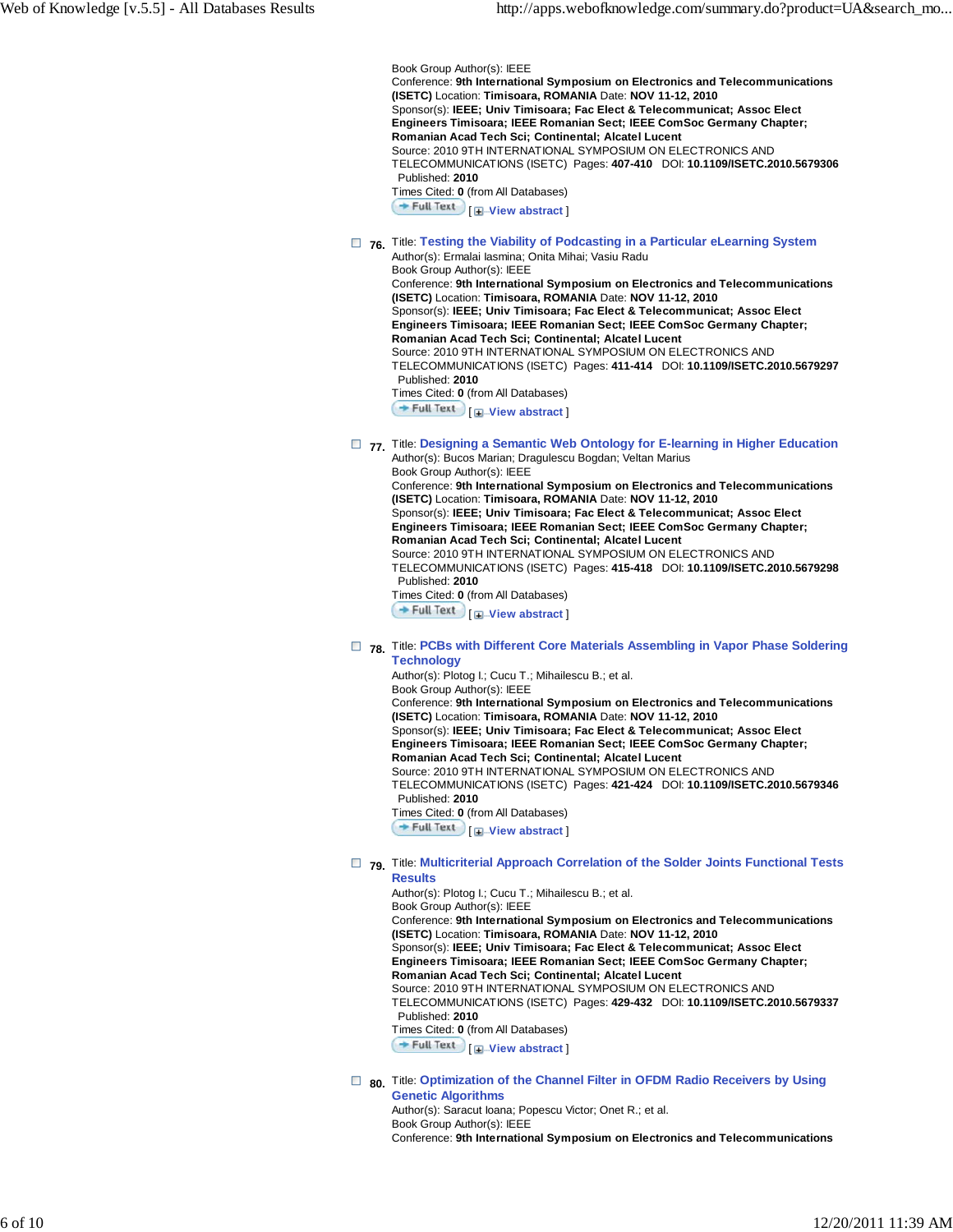**(ISETC)** Location: **Timisoara, ROMANIA** Date: **NOV 11-12, 2010** Sponsor(s): **IEEE; Univ Timisoara; Fac Elect & Telecommunicat; Assoc Elect Engineers Timisoara; IEEE Romanian Sect; IEEE ComSoc Germany Chapter; Romanian Acad Tech Sci; Continental; Alcatel Lucent** Source: 2010 9TH INTERNATIONAL SYMPOSIUM ON ELECTRONICS AND TELECOMMUNICATIONS (ISETC) Pages: **43-46** DOI: **10.1109/ISETC.2010.5679323** Published: **2010** Times Cited: **0** (from All Databases) **Full Text** | **I**-View abstract

# $\Box$  81. Title: VPS Control Module EMC Modeling and Evaluation

Author(s): Mihailescu B.; Plotog I.; Svasta P.; et al. Book Group Author(s): IEEE Conference: **9th International Symposium on Electronics and Telecommunications (ISETC)** Location: **Timisoara, ROMANIA** Date: **NOV 11-12, 2010** Sponsor(s): **IEEE; Univ Timisoara; Fac Elect & Telecommunicat; Assoc Elect Engineers Timisoara; IEEE Romanian Sect; IEEE ComSoc Germany Chapter; Romanian Acad Tech Sci; Continental; Alcatel Lucent** Source: 2010 9TH INTERNATIONAL SYMPOSIUM ON ELECTRONICS AND TELECOMMUNICATIONS (ISETC) Pages: **433-436** DOI: **10.1109/ISETC.2010.5679336** Published: **2010** Times Cited: **0** (from All Databases)

**Full Text I H** View abstract

# **82.** Title: **Electroluminescent lamps driver on compatible flexible substrates**

Author(s): Ionescu Ciprian; Busu Iulian; Bonea Andreea; et al. Book Group Author(s): IEEE Conference: **9th International Symposium on Electronics and Telecommunications (ISETC)** Location: **Timisoara, ROMANIA** Date: **NOV 11-12, 2010** Sponsor(s): **IEEE; Univ Timisoara; Fac Elect & Telecommunicat; Assoc Elect Engineers Timisoara; IEEE Romanian Sect; IEEE ComSoc Germany Chapter; Romanian Acad Tech Sci; Continental; Alcatel Lucent** Source: 2010 9TH INTERNATIONAL SYMPOSIUM ON ELECTRONICS AND TELECOMMUNICATIONS (ISETC) Pages: **441-443** DOI: **10.1109/ISETC.2010.5679328** Published: **2010** Times Cited: **0** (from All Databases) **Full Text**  $\left[\frac{1}{2}\right]$  View abstract

## **83.** Title: **Performance Gain from Data and Control Dependency Elimination in Embedded Processors**

Author(s): Codreanu Valeriu; Hobincu Radu Book Group Author(s): IEEE Conference: **9th International Symposium on Electronics and Telecommunications (ISETC)** Location: **Timisoara, ROMANIA** Date: **NOV 11-12, 2010** Sponsor(s): **IEEE; Univ Timisoara; Fac Elect & Telecommunicat; Assoc Elect Engineers Timisoara; IEEE Romanian Sect; IEEE ComSoc Germany Chapter; Romanian Acad Tech Sci; Continental; Alcatel Lucent** Source: 2010 9TH INTERNATIONAL SYMPOSIUM ON ELECTRONICS AND TELECOMMUNICATIONS (ISETC) Pages: **47-50** DOI: **10.1109/ISETC.2010.5679319** Published: **2010** Times Cited: **0** (from All Databases) **Full Text I H**-View abstract

### **84.** Title: **First Generation Current Conveyor Macromodel**

Author(s): Beniamin Dragoi Book Group Author(s): IEEE Conference: **9th International Symposium on Electronics and Telecommunications (ISETC)** Location: **Timisoara, ROMANIA** Date: **NOV 11-12, 2010** Sponsor(s): **IEEE; Univ Timisoara; Fac Elect & Telecommunicat; Assoc Elect Engineers Timisoara; IEEE Romanian Sect; IEEE ComSoc Germany Chapter; Romanian Acad Tech Sci; Continental; Alcatel Lucent** Source: 2010 9TH INTERNATIONAL SYMPOSIUM ON ELECTRONICS AND TELECOMMUNICATIONS (ISETC) Pages: **51-54** DOI: **10.1109/ISETC.2010.5679303** Published: **2010** Times Cited: **0** (from All Databases) **Full Text** | **I**-View abstract

### **85.** Title: **Metamaterial leaky-wave and resonant type antennas**

Author(s): Ochetan Alexandru Bogdan; Lojewski George Book Group Author(s): IEEE Conference: **9th International Symposium on Electronics and Telecommunications (ISETC)** Location: **Timisoara, ROMANIA** Date: **NOV 11-12, 2010** Sponsor(s): **IEEE; Univ Timisoara; Fac Elect & Telecommunicat; Assoc Elect Engineers Timisoara; IEEE Romanian Sect; IEEE ComSoc Germany Chapter; Romanian Acad Tech Sci; Continental; Alcatel Lucent** Source: 2010 9TH INTERNATIONAL SYMPOSIUM ON ELECTRONICS AND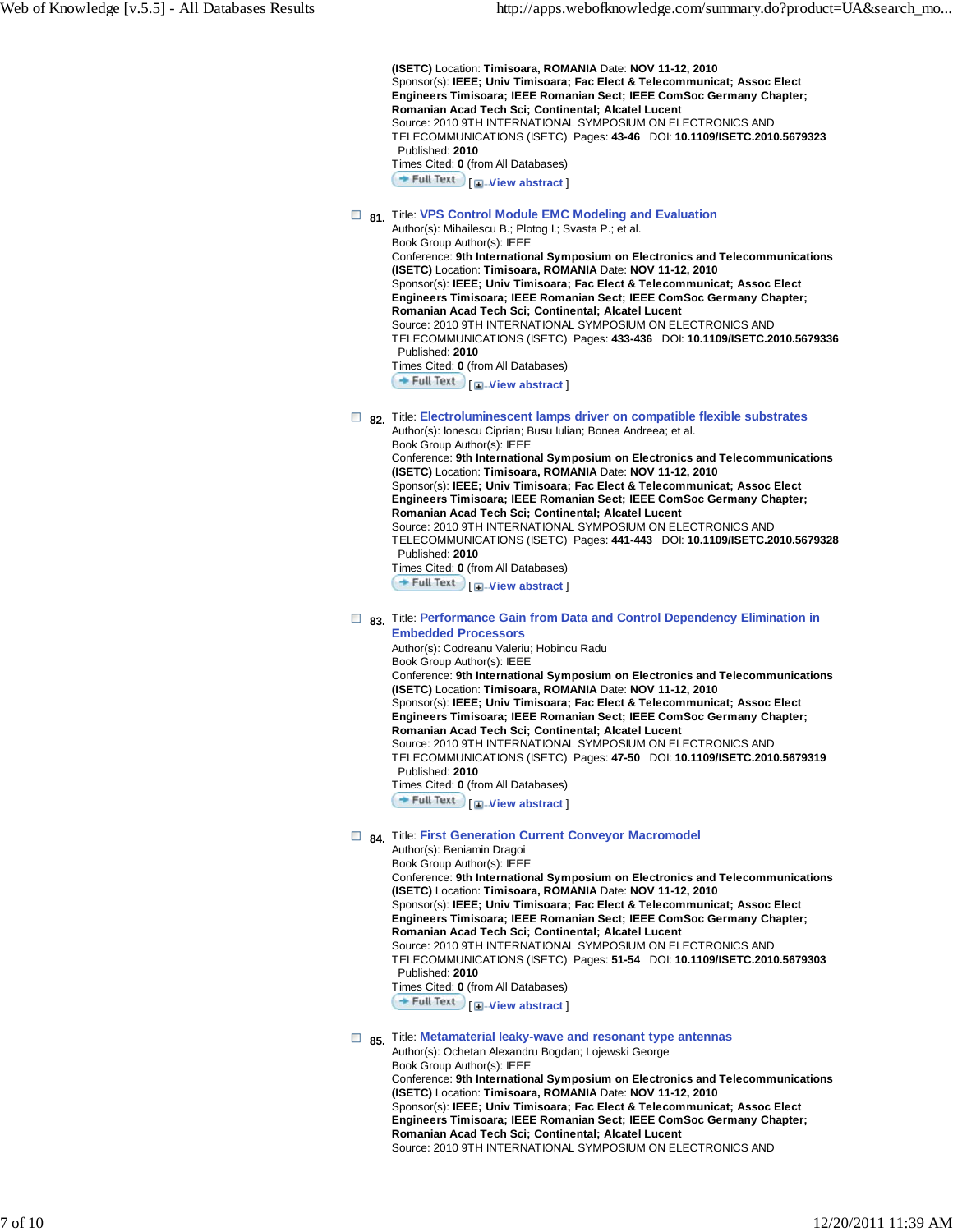TELECOMMUNICATIONS (ISETC) Pages: **57-60** DOI: **10.1109/ISETC.2010.5679274** Published: **2010** Times Cited: **0** (from All Databases) **Full Text** [*H*-View abstract]

# **86.** Title: **Highway Road Traffic Information and Monitoring System**

Author(s): Cadariu Mihai; Crainic Monica Sabina Book Group Author(s): IEEE Conference: **9th International Symposium on Electronics and Telecommunications (ISETC)** Location: **Timisoara, ROMANIA** Date: **NOV 11-12, 2010** Sponsor(s): **IEEE; Univ Timisoara; Fac Elect & Telecommunicat; Assoc Elect Engineers Timisoara; IEEE Romanian Sect; IEEE ComSoc Germany Chapter; Romanian Acad Tech Sci; Continental; Alcatel Lucent** Source: 2010 9TH INTERNATIONAL SYMPOSIUM ON ELECTRONICS AND TELECOMMUNICATIONS (ISETC) Pages: **61-64** DOI: **10.1109/ISETC.2010.5679264** Published: **2010** Times Cited: **0** (from All Databases) **Full Text** [ *H*-View abstract ]

**■ 87.** Title: Numerical Exploration of Filtering Properties of some Switched High **Impedance Surfaces**

Author(s): De Sabata Aldo; Matekovits Ladislau Book Group Author(s): IEEE Conference: **9th International Symposium on Electronics and Telecommunications (ISETC)** Location: **Timisoara, ROMANIA** Date: **NOV 11-12, 2010** Sponsor(s): **IEEE; Univ Timisoara; Fac Elect & Telecommunicat; Assoc Elect Engineers Timisoara; IEEE Romanian Sect; IEEE ComSoc Germany Chapter; Romanian Acad Tech Sci; Continental; Alcatel Lucent** Source: 2010 9TH INTERNATIONAL SYMPOSIUM ON ELECTRONICS AND TELECOMMUNICATIONS (ISETC) Pages: **73-76** DOI: **10.1109/ISETC.2010.5679246** Published: **2010** Times Cited: **0** (from All Databases)

**Full Text**  $\Box$  **View abstract** 

#### **■ 88.** Title: Electrical Power Network Disturbance Detection and Monitoring System Author(s): Dughir Ciprian

Book Group Author(s): IEEE Conference: **9th International Symposium on Electronics and Telecommunications (ISETC)** Location: **Timisoara, ROMANIA** Date: **NOV 11-12, 2010** Sponsor(s): **IEEE; Univ Timisoara; Fac Elect & Telecommunicat; Assoc Elect Engineers Timisoara; IEEE Romanian Sect; IEEE ComSoc Germany Chapter; Romanian Acad Tech Sci; Continental; Alcatel Lucent** Source: 2010 9TH INTERNATIONAL SYMPOSIUM ON ELECTRONICS AND TELECOMMUNICATIONS (ISETC) Pages: **77-80** DOI: **10.1109/ISETC.2010.5679321** Published: **2010** Times Cited: **0** (from All Databases) **Full Text**  $\Box$  **View abstract** 

## **■ 89.** Title: A Study of the External Factors that Affect the Measurement Data of a **MEMS Gyroscope Sensor - Towards an Inertial Navigation System**

Author(s): Iozan Lucian Ioan; Rusu Corneliu; Collin Jussi; et al. Book Group Author(s): IEEE Conference: **9th International Symposium on Electronics and Telecommunications (ISETC)** Location: **Timisoara, ROMANIA** Date: **NOV 11-12, 2010** Sponsor(s): **IEEE; Univ Timisoara; Fac Elect & Telecommunicat; Assoc Elect Engineers Timisoara; IEEE Romanian Sect; IEEE ComSoc Germany Chapter; Romanian Acad Tech Sci; Continental; Alcatel Lucent** Source: 2010 9TH INTERNATIONAL SYMPOSIUM ON ELECTRONICS AND TELECOMMUNICATIONS (ISETC) Pages: **81-84** DOI: **10.1109/ISETC.2010.5679313** Published: **2010** Times Cited: **0** (from All Databases)

[ **View abstract** ]

# **90.** Title: **On Oscillation Based Filter Testing**

Author(s): Cojan Nicolae; Cracan Arcadie; Goras Liviu Book Group Author(s): IEEE Conference: **9th International Symposium on Electronics and Telecommunications (ISETC)** Location: **Timisoara, ROMANIA** Date: **NOV 11-12, 2010** Sponsor(s): **IEEE; Univ Timisoara; Fac Elect & Telecommunicat; Assoc Elect Engineers Timisoara; IEEE Romanian Sect; IEEE ComSoc Germany Chapter; Romanian Acad Tech Sci; Continental; Alcatel Lucent** Source: 2010 9TH INTERNATIONAL SYMPOSIUM ON ELECTRONICS AND TELECOMMUNICATIONS (ISETC) Pages: **85-88** DOI: **10.1109/ISETC.2010.5679312** Published: **2010**

Times Cited: **0** (from All Databases)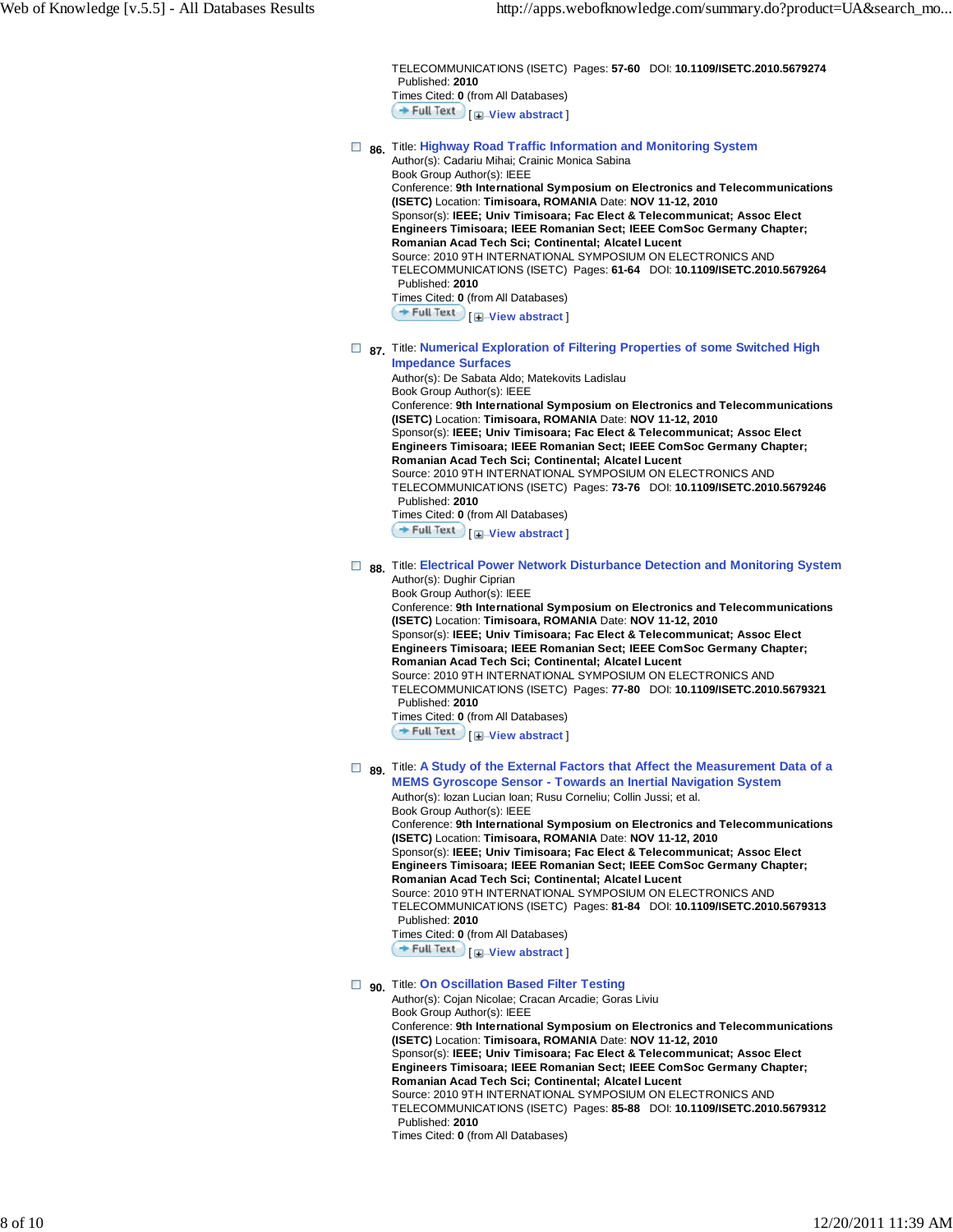**Full Text** [ **H**-View abstract ]

| O<br>О                | All records on page<br>Records<br>to<br>94 records matched your query of the 58,207,331 (contains duplicates) in the data limits you selected. | ⊻                  | plus Abstract                                                                                                                                                                                                                                                           | ResearcherID<br>Save to other Reference Software<br>(0)                                                                                                                                                                                                                                                                                                                                                                                                                                                                                                                                                                   | Save                                                                                                                                                                                                                                                                                                                                                                                                                                                                                                                                                                                                                                                                                                                     |  |
|-----------------------|------------------------------------------------------------------------------------------------------------------------------------------------|--------------------|-------------------------------------------------------------------------------------------------------------------------------------------------------------------------------------------------------------------------------------------------------------------------|---------------------------------------------------------------------------------------------------------------------------------------------------------------------------------------------------------------------------------------------------------------------------------------------------------------------------------------------------------------------------------------------------------------------------------------------------------------------------------------------------------------------------------------------------------------------------------------------------------------------------|--------------------------------------------------------------------------------------------------------------------------------------------------------------------------------------------------------------------------------------------------------------------------------------------------------------------------------------------------------------------------------------------------------------------------------------------------------------------------------------------------------------------------------------------------------------------------------------------------------------------------------------------------------------------------------------------------------------------------|--|
| Step 1:<br>$\bullet$  | Selected Records on page                                                                                                                       | Step 2:<br>$\circ$ | Authors, Title, Source                                                                                                                                                                                                                                                  | Step 3:<br>Save to:<br>M                                                                                                                                                                                                                                                                                                                                                                                                                                                                                                                                                                                                  | [How do I export to bibliographic management software?]<br><b>EndNote Web</b><br>EndNote                                                                                                                                                                                                                                                                                                                                                                                                                                                                                                                                                                                                                                 |  |
| <b>Output Records</b> |                                                                                                                                                |                    |                                                                                                                                                                                                                                                                         |                                                                                                                                                                                                                                                                                                                                                                                                                                                                                                                                                                                                                           |                                                                                                                                                                                                                                                                                                                                                                                                                                                                                                                                                                                                                                                                                                                          |  |
| 94<br>Results:        | Show 50 per page                                                                                                                               |                    | Page $ 2 $<br>ю                                                                                                                                                                                                                                                         | of 2<br>Go<br>ÞЫ                                                                                                                                                                                                                                                                                                                                                                                                                                                                                                                                                                                                          | Sort by: Publication Date -- newest to oldest                                                                                                                                                                                                                                                                                                                                                                                                                                                                                                                                                                                                                                                                            |  |
|                       |                                                                                                                                                |                    | techniques<br>Book Group Author(s): IEEE<br>Published: 2010<br>Times Cited: 0 (from All Databases)<br>$+$ Full Text<br>Book Group Author(s): IEEE<br>Published: 2010<br>Times Cited: 0 (from All Databases)<br>+ Full Text                                              | Author(s): Prutianu Florin; Popescu Viorel<br>(ISETC) Location: Timisoara, ROMANIA Date: NOV 11-12, 2010<br>Romanian Acad Tech Sci; Continental; Alcatel Lucent<br>Source: 2010 9TH INTERNATIONAL SYMPOSIUM ON ELECTRONICS AND<br><b>E</b> -View abstract<br>□ 94. Title: Digital Control for Switched Mode DC-DC Buck Converters<br>Author(s): Trip Nistor Daniel; Dale Sanda; Popescu Viorel<br>(ISETC) Location: Timisoara, ROMANIA Date: NOV 11-12, 2010<br>Romanian Acad Tech Sci; Continental; Alcatel Lucent<br>Source: 2010 9TH INTERNATIONAL SYMPOSIUM ON ELECTRONICS AND<br><b>E</b> <sup>-</sup> View abstract | □ 93. Title: Control of single phase inverters for wind energy conversion using PWM<br>Conference: 9th International Symposium on Electronics and Telecommunications<br>Sponsor(s): IEEE; Univ Timisoara; Fac Elect & Telecommunicat; Assoc Elect<br>Engineers Timisoara; IEEE Romanian Sect; IEEE ComSoc Germany Chapter;<br>TELECOMMUNICATIONS (ISETC) Pages: 95-98 DOI: 10.1109/ISETC.2010.5679273<br>Conference: 9th International Symposium on Electronics and Telecommunications<br>Sponsor(s): IEEE; Univ Timisoara; Fac Elect & Telecommunicat; Assoc Elect<br>Engineers Timisoara; IEEE Romanian Sect; IEEE ComSoc Germany Chapter;<br>TELECOMMUNICATIONS (ISETC) Pages: 99-102 DOI: 10.1109/ISETC.2010.5679257 |  |
|                       |                                                                                                                                                |                    | Published: 2010<br>Times Cited: 0 (from All Databases)<br>Full Text   <b>I</b> -View abstract<br>Author(s): Graeser Axel<br>Book Group Author(s): IEEE<br>Published: 2010<br>Times Cited: 0 (from All Databases)<br>$\rightarrow$ Full Text $\bigcup$ [H-View abstract] | Romanian Acad Tech Sci; Continental; Alcatel Lucent<br>Source: 2010 9TH INTERNATIONAL SYMPOSIUM ON ELECTRONICS AND<br>for robust operation in unstructured environments<br>(ISETC) Location: Timisoara, ROMANIA Date: NOV 11-12, 2010<br>Romanian Acad Tech Sci; Continental; Alcatel Lucent<br>Source: 2010 9TH INTERNATIONAL SYMPOSIUM ON ELECTRONICS AND                                                                                                                                                                                                                                                               | TELECOMMUNICATIONS (ISETC) Pages: 89-92  DOI: 10.1109/ISETC.2010.5679310<br>□ 92. Title: Ambient Intelligence and Rehabilitation Robots - a necessary symbiosis<br>Conference: 9th International Symposium on Electronics and Telecommunications<br>Sponsor(s): IEEE; Univ Timisoara; Fac Elect & Telecommunicat; Assoc Elect<br>Engineers Timisoara; IEEE Romanian Sect; IEEE ComSoc Germany Chapter;<br>TELECOMMUNICATIONS (ISETC) Pages: 9-16 DOI: 10.1109/ISETC.2010.5679268                                                                                                                                                                                                                                         |  |
|                       |                                                                                                                                                |                    | Book Group Author(s): IEEE                                                                                                                                                                                                                                              | <b>D</b> <sub>91</sub> Title: Design of Power Efficient Power Amplifier for B3G Base Stations<br>Author(s): Hussaini Abubakar Sadiq; Gwandu Bashir A. L.; Abd-Alhameed Raed; et al.<br>Conference: 9th International Symposium on Electronics and Telecommunications<br>(ISETC) Location: Timisoara, ROMANIA Date: NOV 11-12, 2010<br>Sponsor(s): IEEE; Univ Timisoara; Fac Elect & Telecommunicat; Assoc Elect<br>Engineers Timisoara; IEEE Romanian Sect; IEEE ComSoc Germany Chapter;                                                                                                                                  |                                                                                                                                                                                                                                                                                                                                                                                                                                                                                                                                                                                                                                                                                                                          |  |

**View in:** | 简体中文 | English | 日本語